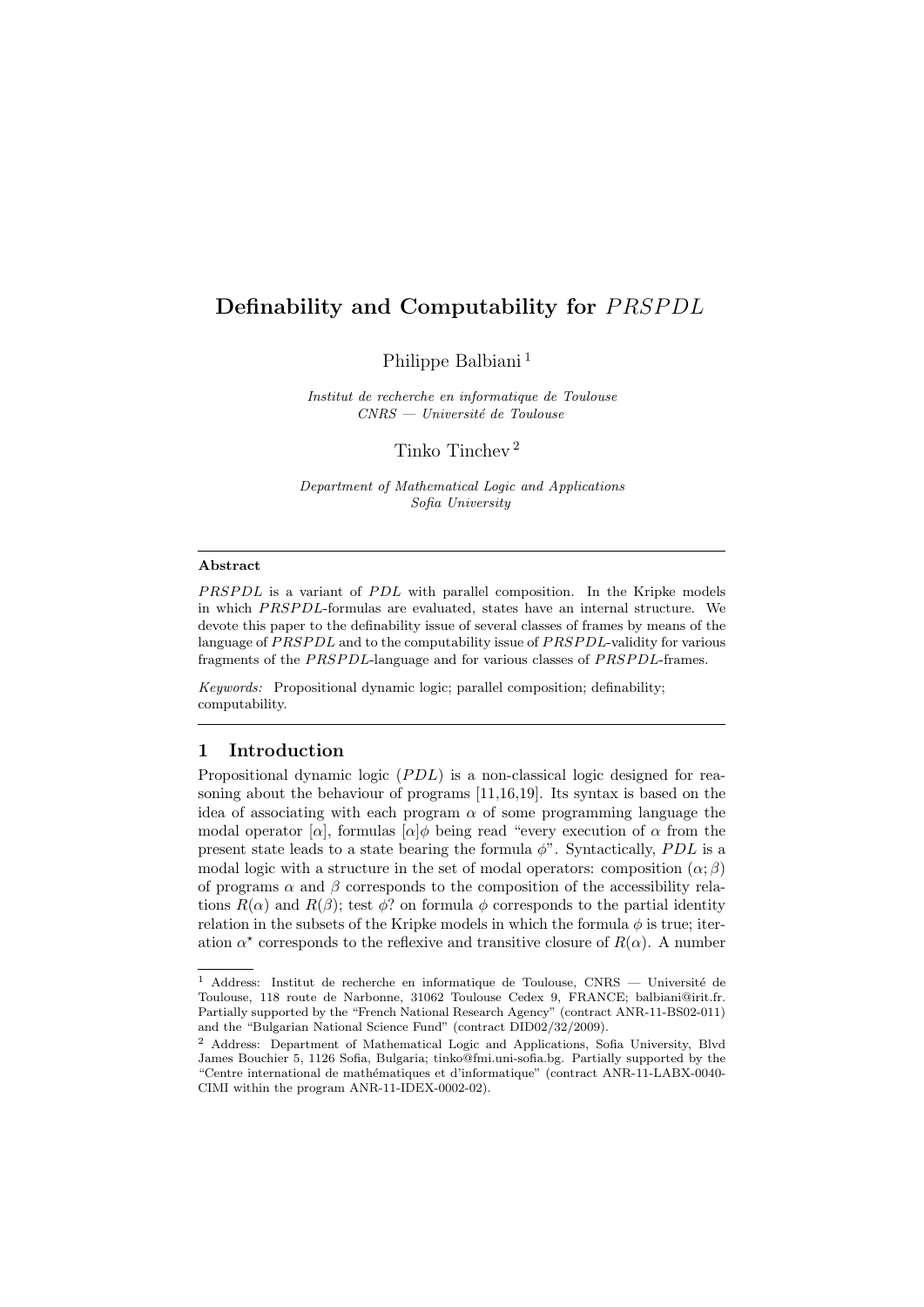of variants have been obtained by extending or restricting the syntax or the semantics of *PDL* [\[3](#page-16-3)[,4,](#page-16-4)[5,](#page-16-5)[9,](#page-16-6)[10](#page-16-7)[,15,](#page-16-8)[17](#page-16-9)[,21](#page-17-0)[,22\]](#page-17-1).

The problem with most of these variants is that the states of the Kripke models in which formulas are evaluated have no internal structure. However, in the field of non-classical logics, it seems natural to propose formalisms with which one can cope with structured data such as heaps, pointers, etc. In addition to the standard Boolean constructs, separation logics are based on the formula construct  $(\cdot \circ \cdot)$  of separating conjunction, formulas  $(\phi \circ \psi)$  being read "the memory model can be split into two disjoint models respectively satisfying  $\phi$  and  $\psi$ <sup>"</sup>, and the formula construct ( $\neg$ • $\phi$ ) of adjoint implication, formulas ( $\phi$  $\circ \psi$ ) being read "if the memory model is extended with a model satisfying  $\phi$ , then the resulting model satisfies  $\psi$ " [\[7,](#page-16-10)[8,](#page-16-11)[14](#page-16-12)[,25\]](#page-17-2). In order to illustrate the significance of these constructs, one may consider the set of all words on an alphabet and its associated operation of concatenation, the set of all binary trees and its associated operation of join and the set of all heaps (partially defined functions mapping locations to values) and its associated operation of union (undefined when domains overlap).

*PRSPDL*, the propositional dynamic logic with storing, recovering and parallel composition introduced by Benevides et al. [\[5\]](#page-16-5), is a separation-based non-classical logic too. Benevides *et al.* [\[5\]](#page-16-5) extend the semantics of  $PDL$  by considering Kripke models structured by means of a function  $\ast$ : the state x is the result of applying the function  $*$  to the states  $y, z$  iff x can be separated in a first part  $y$  and a second part  $z$ . They extend the syntax of  $PDL$  as well by adding the program construct  $\left(\cdot \parallel \cdot\right)$  of parallel composition, the storing programs  $s_1$  and  $s_2$  and the recovering programs  $r_1$  and  $r_2$ . In this variant, parallel composition ( $\alpha \parallel \beta$ ) corresponds to the fork  $R(\alpha)\nabla R(\beta)$  of  $R(\alpha)$  and  $R(\beta)$  defined as follows:

• whenever x and y are related via  $R(\alpha)$  and z and t are related via  $R(\beta)$ ,  $x \ast z$ and  $y * t$  are related via  $R(\alpha) \nabla R(\beta)$ .

About  $s_1$  and  $s_2$ , x is related, by  $s_1$ , to the states  $x * z$  and, by  $s_2$ , to the states  $z * x$ . As for  $r_1$  and  $r_2$ , the states  $x * z$ , by  $r_1$ , and the states  $z * x$ , by  $r_2$ , are related to x. Hence,  $s_1$ ,  $s_2$ ,  $r_1$  and  $r_2$  enable us to view states as ordered pairs of states. The function ∗ considered in [\[5\]](#page-16-5) has its origin in the addition of an extra binary operation of fork denoted  $\nabla$  in relation algebras [\[12,](#page-16-13)[13\]](#page-16-14).

It appears that  $(\cdot \parallel \cdot)$  can be eliminated from the language of *PRSPDL* extended with  $(\cdot \cap \cdot)$ . To see this, it suffices to consider the equivalence between  $(\alpha \parallel \beta)$  and  $((r_1; \alpha; s_1) \cap (r_2; \beta; s_2))$  in all Kripke models structured by means of a function  $*$  as above. On one hand, the decidability of  $PDL$ with intersection [\[9\]](#page-16-6) seems to indicate that  $PRSPDL$ -validity is decidable as well. The problem is that the language of  $PRSPDL$  contains two programs, namely  $r_1$  and  $r_2$ , interpreted in [\[5\]](#page-16-5) by deterministic binary relations. Hence, Danecki's result cannot be directly applied. On the other hand, the undecidability of PDL with intersection and at least two program variables interpreted by deterministic binary relations  $[18]$  seems to indicate that  $PRSPDL$ -validity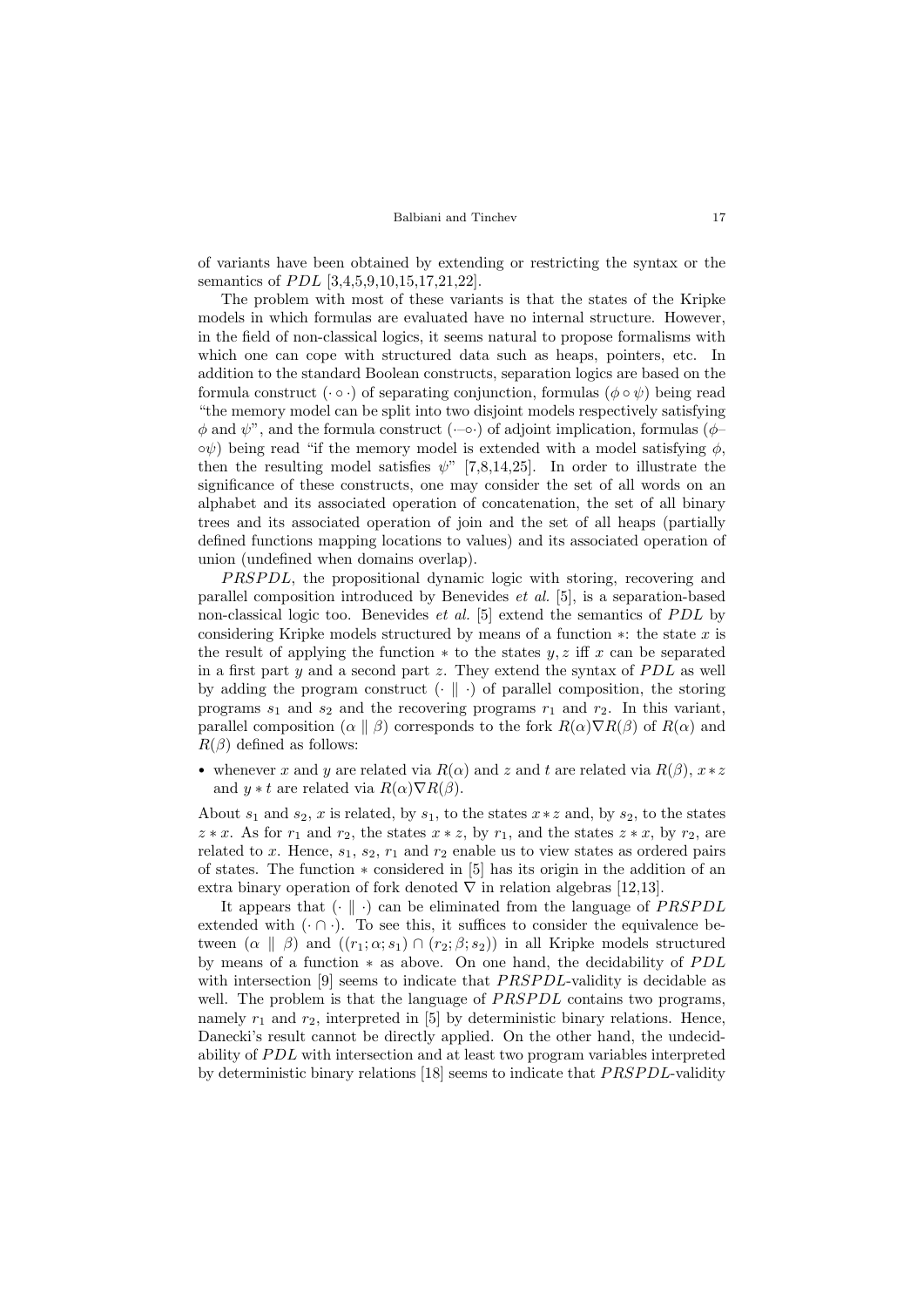is undecidable as well. The problem is that  $(·) \cap \cdot$  cannot be defined in the language of *PRSPDL*. Thus, Harel's result cannot be directly applied.

Nevertheless, following the line of reasoning suggested in [\[18\]](#page-16-15), it is possible to reduce the  $\Sigma_1^1$ -hard  $\mathbb{N} \times \mathbb{N}$  recurring tiling problem to satisfiability of *PRSPDL*-formulas when  $r_1$  and  $r_2$  are interpreted by deterministic binary re-lations as in [\[5\]](#page-16-5). Hence,  $PRSPDL$ -validity is  $\Pi_1^1$ -hard. The section-by-section breakdown of this article is as follows. In Section [2,](#page-2-0) we present the syntax and semantics of PRSPDL. The aim of Section [3](#page-4-0) is to investigate the definability of several classes of frames. In Section [4,](#page-6-0) we demonstrate that neither the program construct  $(\cdot \parallel \cdot)$ , nor the storing programs  $s_1$  and  $s_2$ , nor the recovering programs  $r_1$  and  $r_2$  can be eliminated from the language of *PRSPDL*. For various fragments of the *PRSPDL*-language and for various classes of PRSPDL-frames, we will devote Sections [5](#page-10-0) and [6](#page-12-0) to the computability of PRSPDL-validity.

# <span id="page-2-0"></span>2 Syntax and semantics

#### 2.1 Syntax

Programs and formulas are inductively defined as follows:

- $\alpha ::= a \mid (\alpha; \beta) \mid \phi? \mid \alpha^* \mid (\alpha \parallel \beta) \mid s_1 \mid s_2 \mid r_1 \mid r_2;$
- $\phi ::= p | \perp | \neg \phi | (\phi \vee \psi) | [\alpha] \phi;$

where  $\alpha$  ranges over a countably infinite set of program variables and  $p$  ranges over a countably infinite set of propositional variables. The other Boolean constructs for formulas are defined as usual. The modal construct  $\langle \cdot \rangle$  for formulas is defined as follows:

• 
$$
\langle \alpha \rangle \phi ::= \neg [\alpha] \neg \phi
$$
.

We will follow the standard rules for omission of the parentheses.

<span id="page-2-1"></span>**Example 2.1** If  $\alpha, \beta$  are programs and  $\phi, \psi$  are formulas, then  $\langle \alpha \parallel \beta \rangle \phi \rightarrow$  $\langle r_1; \alpha; s_1 \rangle (\phi \wedge \psi) \vee \langle r_2; \beta; s_2 \rangle (\phi \wedge \neg \psi)$  is a formula as well.

Let the level of an expression  $exp$  (either a program, or a formula), in symbols  $lev(exp)$ , be the number of occurrences of the program construct  $(\cdot \parallel \cdot)$ of parallel composition in exp.

### 2.2 Frames

A frame is a 3-tuple  $\mathcal{F} = (W, R, *)$  where

- $W$  is a nonempty set of states,
- $R$  is a function from the set of all program variables into the set of all binary relations between states,
- ∗ is a function from the set of all pairs of states into the set of all sets of states.

We will use  $x, y, \ldots$  for states. In F, W is to be regarded as the set of all possible states in a computation process,  $R$  associates with each program variable  $a$  the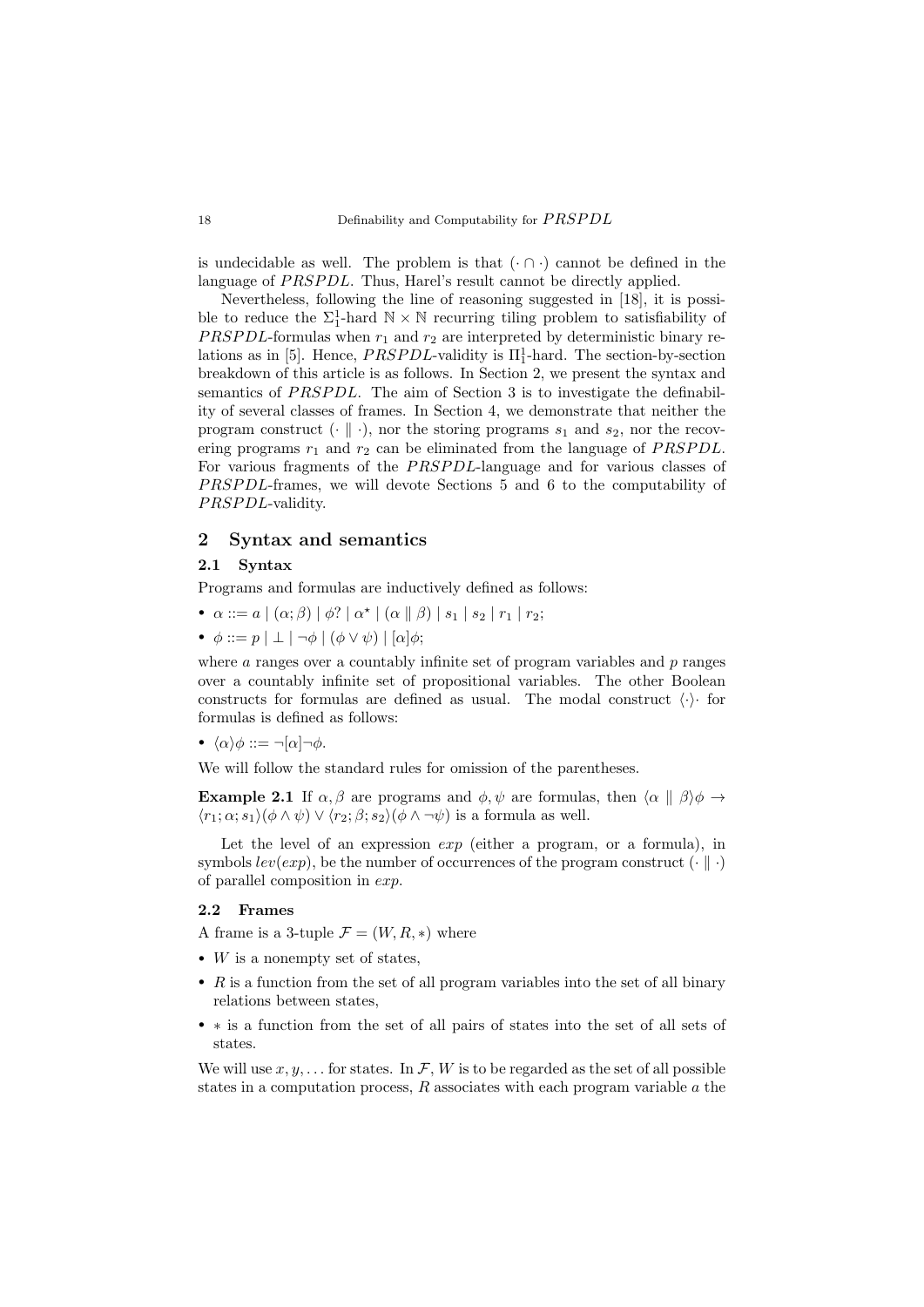binary relation  $R(a)$  on W with  $xR(a)y$  meaning "y can be reached from x by performing program variable a" and  $*$  associates with each pair  $(y, z)$  of states the subset  $y * z$  of W with  $x \in y * z$  meaning "x can be obtained as a result of the combination of y and z". We shall say that a frame  $\mathcal{F} = (W, R, *)$  is functional iff for all  $x, y, z \in W$ , if  $xR(a)y$  and  $xR(a)z$ , then  $y = z$  for every program variable a. We will also be interested in the following types of frames:

- \*-distributive frames, i.e. frames  $\mathcal{F} = (W, R, *)$  such that for all  $x, y, z, t \in$  $W, (x * y) \cap (z * t) = (x * t) \cap (z * y),$
- ∗-separated frames, i.e. frames  $\mathcal{F} = (W, R, *)$  such that for all  $x, y, z, t \in W$ , if  $(x * y) \cap (z * t) \neq \emptyset$ , then  $x = z$  and  $y = t$ ,
- ∗-deterministic frames, i.e. frames  $\mathcal{F} = (W, R, *)$  such that for all  $x, y, z, t \in$ W, if  $x \in z * t$  and  $y \in z * t$ , then  $x = y$ ,
- \*-serial frames, i.e. frames  $\mathcal{F} = (W, R, *)$  such that for all  $x, y \in W$ ,  $x * y \neq \emptyset$ .

Remark that every ∗-separated frame is ∗-distributive. Moreover, each frame considered in [\[5\]](#page-16-5) is ∗-separated and ∗-deterministic. In order to illustrate the significance of these types of frames, we present the following:

<span id="page-3-0"></span>Example 2.2 Let  $W_1$  be the set of all words on an alphabet and  $*_1$  be the operation of concatenation. The structure  $\mathcal{F}_1 = (W_1, *_1)$  is not  $*$ -distributive. Nevertheless, it is ∗-deterministic and ∗-serial.

Let  $W_2$  be the set of all binary trees and  $*_2$  be the operation of join. The structure  $\mathcal{F}_2 = (W_2, *_2)$  is \*-separated, \*-deterministic and \*-serial.

Let  $W_3$  be the set of all heaps (partially defined functions mapping locations to values) and  $*_3$  be the operation of union (undefined when domains overlap). The structure  $\mathcal{F}_3 = (W_3, *_3)$  is neither  $*$ -distributive, nor  $*$ -serial. Nevertheless, it is ∗-deterministic.

### 2.3 Models

A model on the frame  $\mathcal{F} = (W, R, *)$  is a 4-tuple  $\mathcal{M} = (W, R, *, V)$  where

• *V* is a valuation on  $\mathcal{F}$ , i.e. a function from the set of all propositional variables into the set of all sets of states.

In  $M$ , V associates with each propositional variable p the subset  $V(p)$  of W with  $x \in V(p)$  meaning "propositional variable p is true at x". In a model  $\mathcal{M} = (W, R, * , V)$ , we inductively define the properties "y can be reached from x by performing program  $\alpha$ " (in symbols  $xR_M(\alpha)y$ ) and "formula  $\phi$  is true at x" (in symbols  $x \in V_{\mathcal{M}}(\phi)$ ) as follows:

- $xR_{\mathcal{M}}(a)y$  iff  $xR(a)y$ ;
- $xR_M(\alpha;\beta)y$  iff there exists  $z \in W$  such that  $xR_M(\alpha)z$  and  $zR_M(\beta)y$ ;
- $xR_{\mathcal{M}}(\phi?)y$  iff  $x = y$  and  $y \in V_{\mathcal{M}}(\phi);$
- $xR_M(\alpha^*)y$  iff there exists  $n \in \mathbb{N}$  and there exists  $z_0, \ldots, z_n \in W$  such that  $z_0 = x$ ,  $z_0R_{\mathcal{M}}(\alpha)z_1, \ldots, z_{n-1}R_{\mathcal{M}}(\alpha)z_n$  and  $z_n = y$ ;
- $xR_{\mathcal{M}}(\alpha \parallel \beta)y$  iff there exists  $z, t, u, v \in W$  such that  $x \in z * t$ ,  $zR_{\mathcal{M}}(\alpha)u$ ,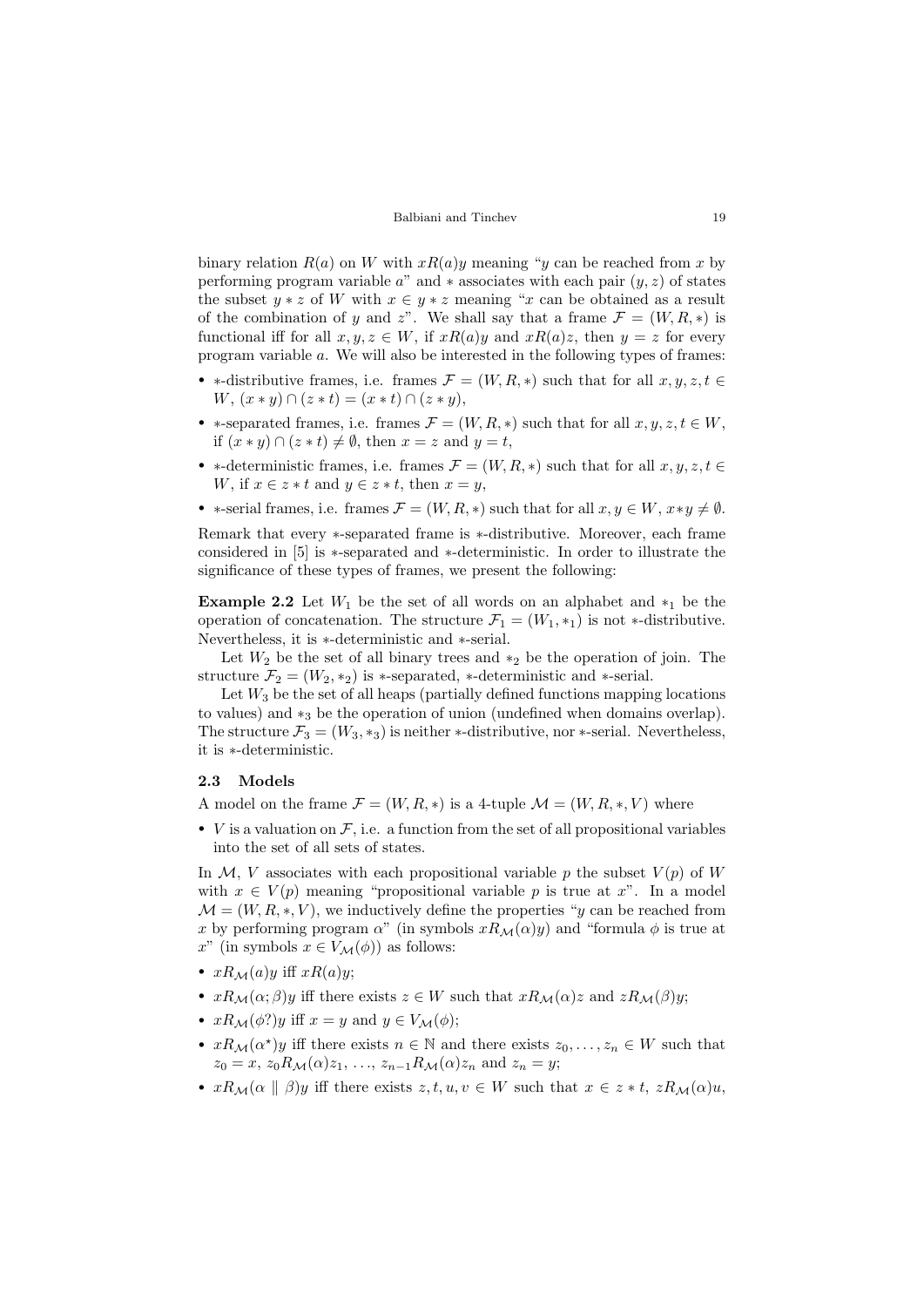$tR_{\mathcal{M}}(\beta)v$  and  $y \in u * v$ ;

- $xR_M(s_1)y$  iff there exists  $z \in W$  such that  $y \in x * z$ ;
- $xR_M(s_2)y$  iff there exists  $z \in W$  such that  $y \in z * x$ ;
- $xR_M(r_1)y$  iff there exists  $z \in W$  such that  $x \in y * z$ ;
- $xR_M(r_2)y$  iff there exists  $z \in W$  such that  $x \in z * y$ ;
- $x \in V_{\mathcal{M}}(p)$  iff  $x \in V(p)$ ;
- $x \notin V_{\mathcal{M}}(\perp);$
- $x \in V_{\mathcal{M}}(\neg \phi)$  iff  $x \notin V_{\mathcal{M}}(\phi)$ ;
- $x \in V_{\mathcal{M}}(\phi \vee \psi)$  iff either  $x \in V_{\mathcal{M}}(\phi)$ , or  $x \in V_{\mathcal{M}}(\psi)$ ;
- $x \in V_{\mathcal{M}}([\alpha]\phi)$  iff for all  $y \in W$ , if  $xR_{\mathcal{M}}(\alpha)y$ , then  $y \in V_{\mathcal{M}}(\phi)$ .

As a result,  $x \in V_{\mathcal{M}}(\langle \alpha \rangle \phi)$  iff there exists  $y \in W$  such that  $xR_{\mathcal{M}}(\alpha)y$  and  $y \in V_{\mathcal{M}}(\phi)$ . A formula  $\phi$  is said to be true in the model  $\mathcal{M} = (W, R, *, V)$ , in symbols  $\mathcal{M} \models \phi$ , iff  $V_{\mathcal{M}}(\phi) = W$ . We shall say that a formula  $\phi$  is satisfied in M iff  $V_M(\phi) \neq \emptyset$ . A formula  $\phi$  is said to be valid in the frame F, in symbols  $\mathcal{F} \models \phi$ , iff for all models M on F,  $\mathcal{M} \models \phi$ . We shall say that a formula  $\phi$  is satisfied in F iff there exists a model M on F such that  $\phi$  is satisfied in M. A formula  $\phi$  is said to be satisfied in a class C of frames iff there exists a frame  $\mathcal F$  in  $\mathcal C$  such that  $\phi$  is satisfied in  $\mathcal F$ .

**Example 2.3** The formula  $\langle \alpha | \beta \rangle \phi \rightarrow \langle r_1; \alpha; s_1 \rangle (\phi \wedge \psi) \vee \langle r_2; \beta; s_2 \rangle (\phi \wedge \neg \psi)$ considered in Example [2.1](#page-2-1) is valid in every ∗-separated frame.

#### 2.4 A decision problem

Let  $\mathcal L$  be a fragment of the PRSPDL-language and  $\mathcal C$  be a class of PRSPDLframes. The set of all  $\mathcal{L}$ -formulas that are valid in every  $\mathcal{C}$ -frame will be denoted  $VAL(\mathcal{L}, \mathcal{C})$ . For various fragments  $\mathcal{L}$  of the *PRSPDL*-language and for various classes  $C$  of PRSPDL-frames, we will devote Sections [5](#page-10-0) and [6](#page-12-0) of this paper to the computability of the following decision problem:

- input: an  $\mathcal{L}$ -formula  $\phi$ ;
- output: determine whether  $\phi$  is valid in every C-frame.

### <span id="page-4-0"></span>3 Definability

A class  $\mathcal C$  of frames is said to be modally defined by a set  $\Sigma$  of formulas iff for all frames F, F is in C iff  $\mathcal{F} \models \Sigma$ . We shall say that a class of frames is modally definable iff it is modally defined by a set of formulas. Obviously, the class of all functional frames is modally defined by the formulas  $\langle a \rangle p \rightarrow |a|p$  for every program variable a. About the class of all ∗-distributive frames, the class of all ∗-separated frames and the class of all ∗-deterministic frames, we have the following:

Proposition 3.1 1) The class of all ∗-distributive frames is modally defined by the formula  $\langle p? \parallel \top? \rangle \top \wedge \langle \top? \parallel q? \rangle \top \rightarrow \langle p? \parallel q? \rangle \top$ .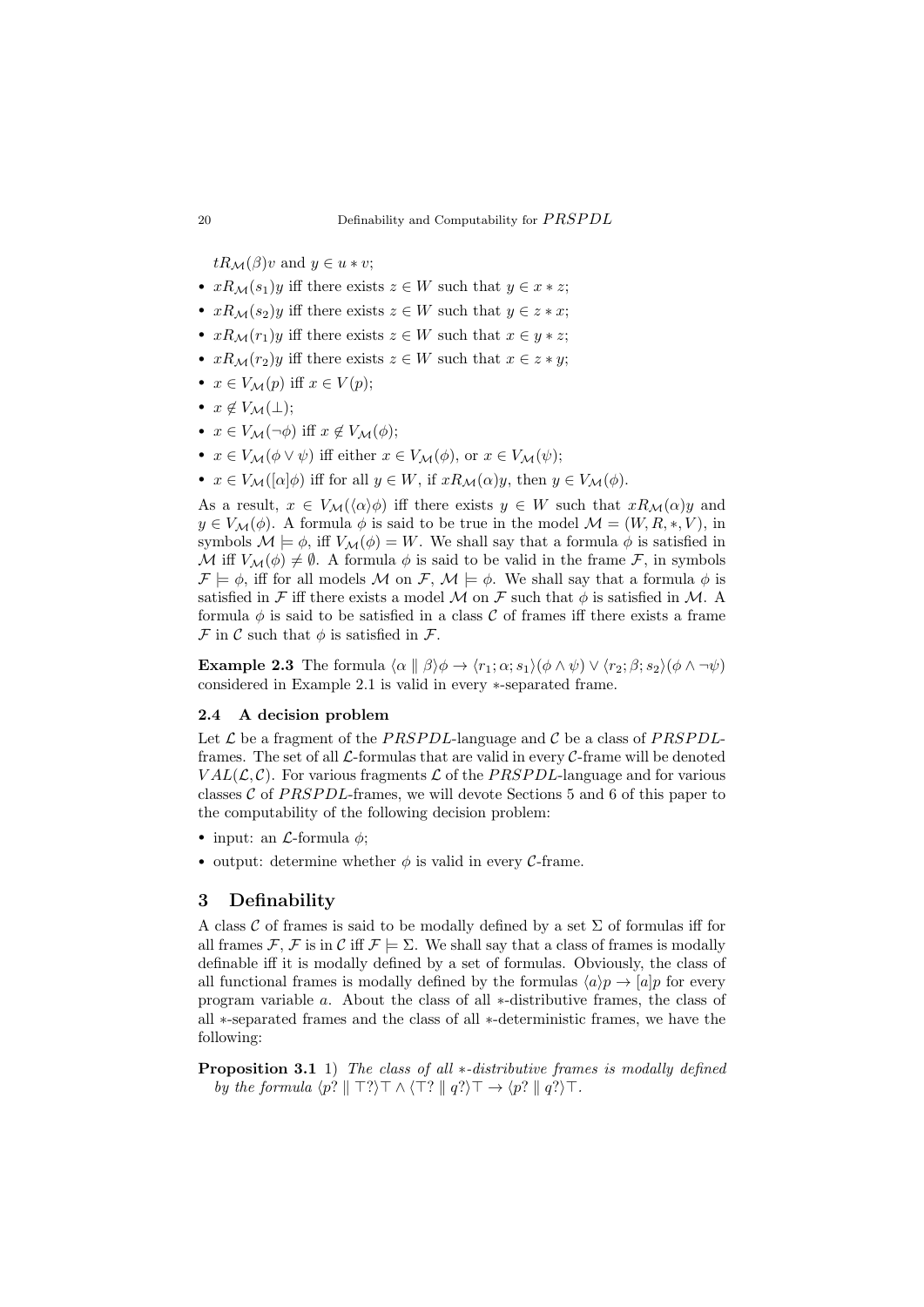- 2) The class of all  $*$ -separated frames is modally defined by the formulas  $\langle p? \parallel$  $\top?$ )  $\top \rightarrow \lceil \neg p? \rceil \top?$ ]  $\bot$ ,  $\langle \top? \rceil \rceil q?$ )  $\top \rightarrow \lceil \top? \rceil \rceil \neg q?$ ]  $\bot$ .
- 3) The class of all  $*$ -deterministic frames is modally defined by the formula  $p \rightarrow [\top? \parallel \top?] p.$

Proof. We only give the proof of 1), leaving the proof of 2) and 3) to the reader. Let  $\mathcal{F} = (W, R, *)$  be a frame.

Suppose F is \*-distributive. If  $\mathcal{F} \not\models \langle p? \parallel \top? \rangle \top \wedge \langle \top? \parallel q? \rangle \top \rightarrow \langle p? \parallel q? \rangle \top$ , then there exists a model  $\mathcal{M} = (W, R, *, V)$  on  $\mathcal F$  and there exists  $x \in W$  such that  $x \notin V_{\mathcal{M}}(\langle p? \parallel \top? \rangle \top \wedge \langle \top? \parallel q? \rangle \top \rightarrow \langle p? \parallel q? \rangle \top)$ . Hence,  $x \in V_{\mathcal{M}}(\langle p? \parallel$  $\top$ ?) $\top$ ,  $x \in V_{\mathcal{M}}(\top)$  |  $q$ ?) $\top$ ) and  $x \notin V_{\mathcal{M}}(\langle p? \parallel q? \rangle)$ . Thus, there exists  $y, z, s, t \in W$  such that  $x \in y * z, y \in V(p), x \in s * t$  and  $t \in V(q)$ . Therefore,  $x \in (y * z) \cap (s * t)$ . Since F is \*-distributive, then  $(y * z) \cap (s * t) = (y * t) \cap (s * z)$ . Since  $x \in (y * z) \cap (s * t)$ , then  $x \in (y * t) \cap (s * z)$ . Consequently,  $x \in y * t$ . Since  $y \in V(p)$  and  $t \in V(q)$ , then  $x \in V_{\mathcal{M}}(\langle p? \mid q? \rangle \top)$ : a contradiction. Suppose  $\mathcal{F} \models \langle p? \parallel \top? \rangle \top \wedge \langle \top? \parallel q? \rangle \top \rightarrow \langle p? \parallel q? \rangle \top$ . If  $\mathcal{F}$  is not  $*$ -distributive,

then there exists  $y, z, s, t \in W$  such that  $(y * z) \cap (s * t) \neq (y * t) \cap (s * z)$ . Hence, there exists  $x \in W$  such that either  $x \in (y * z) \cap (s * t)$  and  $x \notin (y * t) \cap (s * z)$ , or  $x \in (y * t) \cap (s * z)$  and  $x \notin (y * z) \cap (s * t)$ . Without loss of generality, assume  $x \in (y * z) \cap (s * t)$  and  $x \notin (y * t) \cap (s * z)$ . Thus,  $x \in y * z$ ,  $x \in s * t$  and either  $x \notin y * t$ , or  $x \notin s * z$ . Without loss of generality, assume  $x \notin y * t$ . Let V be a valuation on F such that  $V(p) = \{y\}$  and  $V(q) = \{t\}$ . Let  $\mathcal{M} = (W, R, *, V)$ . Since  $\mathcal{F} \models \langle p? \parallel \top? \rangle \top \wedge \langle \top? \parallel q? \rangle \top \rightarrow \langle p? \parallel q? \rangle \top$ , then  $x \in V_{\mathcal{M}}(\langle p? \parallel \top? \rangle \top \wedge \langle \top? \parallel q? \rangle \top \rightarrow \langle p? \parallel q? \rangle \top)$ . Therefore, if  $x \in$  $V_{\mathcal{M}}(\langle p? \parallel \top? \rangle \top)$  and  $x \in V_{\mathcal{M}}(\langle \top? \parallel q? \rangle \top)$ , then  $x \in V_{\mathcal{M}}(\langle p? \parallel q? \rangle \top)$  Since  $x \in y * z$ ,  $V(p) = \{y\}$ ,  $x \in s * t$  and  $V(q) = \{t\}$ , then  $x \in V_{\mathcal{M}}(\langle p? \parallel \top ? \rangle \top)$  and  $x \in V_{\mathcal{M}}(\langle \top ? \parallel q? \rangle \top)$ . Since if  $x \in V_{\mathcal{M}}(\langle p? \parallel \top ? \rangle \top)$  and  $x \in V_{\mathcal{M}}(\langle \top ? \parallel q? \rangle \top)$ , then  $x \in V_{\mathcal{M}}(\langle p? \parallel q? \rangle \top)$ , then  $x \in V_{\mathcal{M}}(\langle p? \parallel q? \rangle \top)$ . Consequently, there exists  $u, v \in W$  such that  $x \in u * v$ ,  $u \in V(p)$  and  $v \in V(q)$ . Since  $V(p) = \{y\}$ and  $V(q) = \{t\}$ , then  $u = y$  and  $v = t$ . Since  $x \in u * v$ , then  $x \in y * t$ : a contradiction.

As for the class of all ∗-serial frames, we have the following:

#### Proposition 3.2 The class of all ∗-serial frames is not modally definable.

**Proof.** Suppose there exists a set  $\Sigma$  of formulas that modally defines the class of all \*-serial frames. Let  $\mathcal{F} = (W, R, *)$  and  $\mathcal{F}' = (W', R', *')$  be the frames defined as follows:

- $W = \{x_1, x_2\},\,$
- $R$  is the empty function,
- $x_1 * x_1 = \{x_1\}, x_2 * x_2 = \{x_2\}$  and otherwise  $*$  is the empty function,
- $W' = \{x'\},\$
- $R'$  is the empty function,
- $x' * 'x' = \{x'\}.$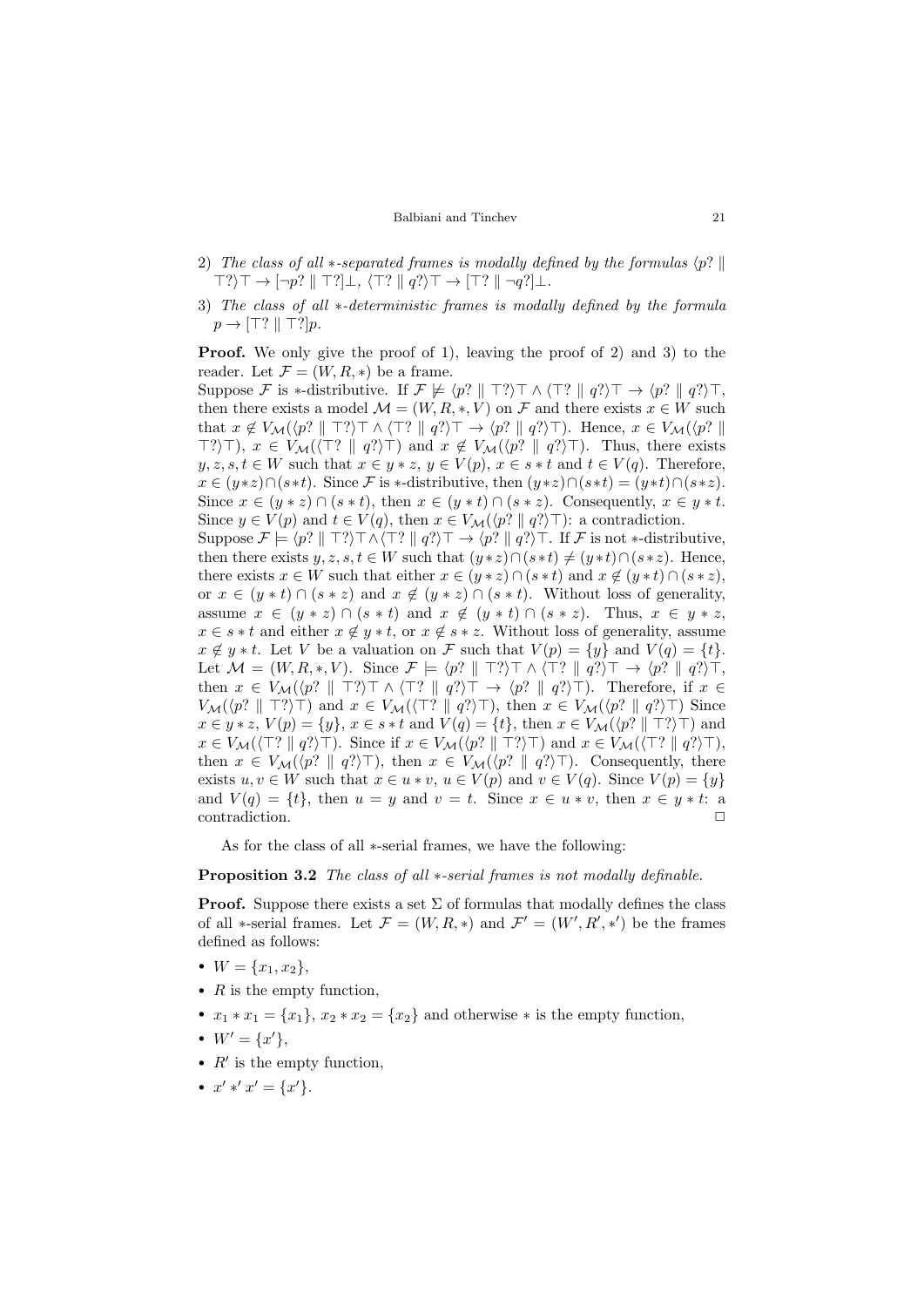Obviously, F is not \*-serial and  $\mathcal{F}'$  is \*-serial. Since  $\Sigma$  modally defines the class of all  $*$ -serial frames, then  $\mathcal{F} \not\models \Sigma$  and  $\mathcal{F}' \models \Sigma$ . Hence, there exists a formula  $\phi \in \Sigma$  such that  $\mathcal{F} \not\models \phi$ . Since  $\mathcal{F}' \models \Sigma$ , then  $\mathcal{F}' \models \phi$ . Since  $\mathcal{F} \not\models \phi$ , then there exists a model  $\mathcal{M} = (W, R, *, V)$  on  $\mathcal{F}$  such that either  $x_1 \notin V_{\mathcal{M}}(\phi)$ , or  $x_2 \notin V_{\mathcal{M}}(\phi)$ . Without loss of generality, assume  $x_1 \notin V_{\mathcal{M}}(\phi)$ . Let  $\mathcal{M}' = (W', R', *', V')$  be the model on  $\mathcal{F}'$  defined as follows:

•  $V'(p) = \text{if } x_1 \in V(p)$ , then  $\{x'\}$ , else  $\emptyset$  for every propositional variable p.

Since  $\mathcal{F}' \models \phi$ , then  $x' \in V_{\mathcal{M}'}(\phi)$ .

Claim 3.3 Let  $\alpha$  be a program and  $\psi$  be a formula from the language of PRSPDL. Then,

- not  $x_1R_M(\alpha)x_2$ ,
- $x_1 R_{\mathcal{M}}(\alpha) x_1$  iff  $x' R_{\mathcal{M}'}(\alpha) x'$ ,
- $x_1 \in V_{\mathcal{M}}(\psi)$  iff  $x' \in V_{\mathcal{M}'}(\psi)$ .

**Proof.** By induction on  $\alpha$  and  $\psi$ . Left to the reader.

Since  $x_1 \notin V_{\mathcal{M}}(\phi)$ , then  $x' \notin V_{\mathcal{M}'}(\phi)$ : a contradiction.

# <span id="page-6-0"></span>4 Expressivity

In the class of all ∗-separated frames, remark that the formula construct of separating conjunction ( $\cdot \circ \cdot$ ) and the formula construct of adjoint implication  $(-\circ \cdot)$  evoked in the introduction can be defined in the language of PRSPDL as follows:

- $(\phi \circ \psi) ::= \langle r_1 \rangle \phi \wedge \langle r_2 \rangle \psi,$
- $(\phi \neg \circ \psi) ::= [s_2] (\langle r_1 \rangle \phi \rightarrow \psi).$

Here are results proving that the program construct  $(\cdot \parallel \cdot)$  of parallel composition, the storing programs  $s_1$  and  $s_2$  and the recovering programs  $r_1$  and  $r_2$ cannot be eliminated from the language of PRSPDL.

**Proposition 4.1** For all  $\Vert$ -free formulas  $\phi$  from the language of PRSPDL,  $\langle a \parallel a \rangle \top \leftrightarrow \phi$  is not valid in the class of all  $\ast$ -separated  $\ast$ -deterministic frames for every program variable a.

**Proof.** Suppose there exists a  $\parallel$ -free formula  $\phi$  from the language of *PRSPDL* such that  $\langle a \mid a \rangle \top \leftrightarrow \phi$  is valid in the class of all ∗-separated ∗-deterministic frames for some program variable  $a$ . Without loss of generality, assume  $a$  is the only program variable in  $\phi$  and  $\phi$  contains no propositional variable. Let  $\mathcal{F} = (W, R, *)$  and  $\mathcal{F}' = (W', R', *')$  be the \*-separated \*-deterministic frames defined as follows:

- $W = \{x, y, z, t, u\},\$
- $R(a) = \{(y, z), (y, t)\}\$ and otherwise R is the empty function,
- $y * y = \{x\}, z * t = \{u\}$  and otherwise  $*$  is the empty function,
- $W' = \{x', y', z'_1, z'_2, t'_1, t'_2, u'_1, u'_2\},\$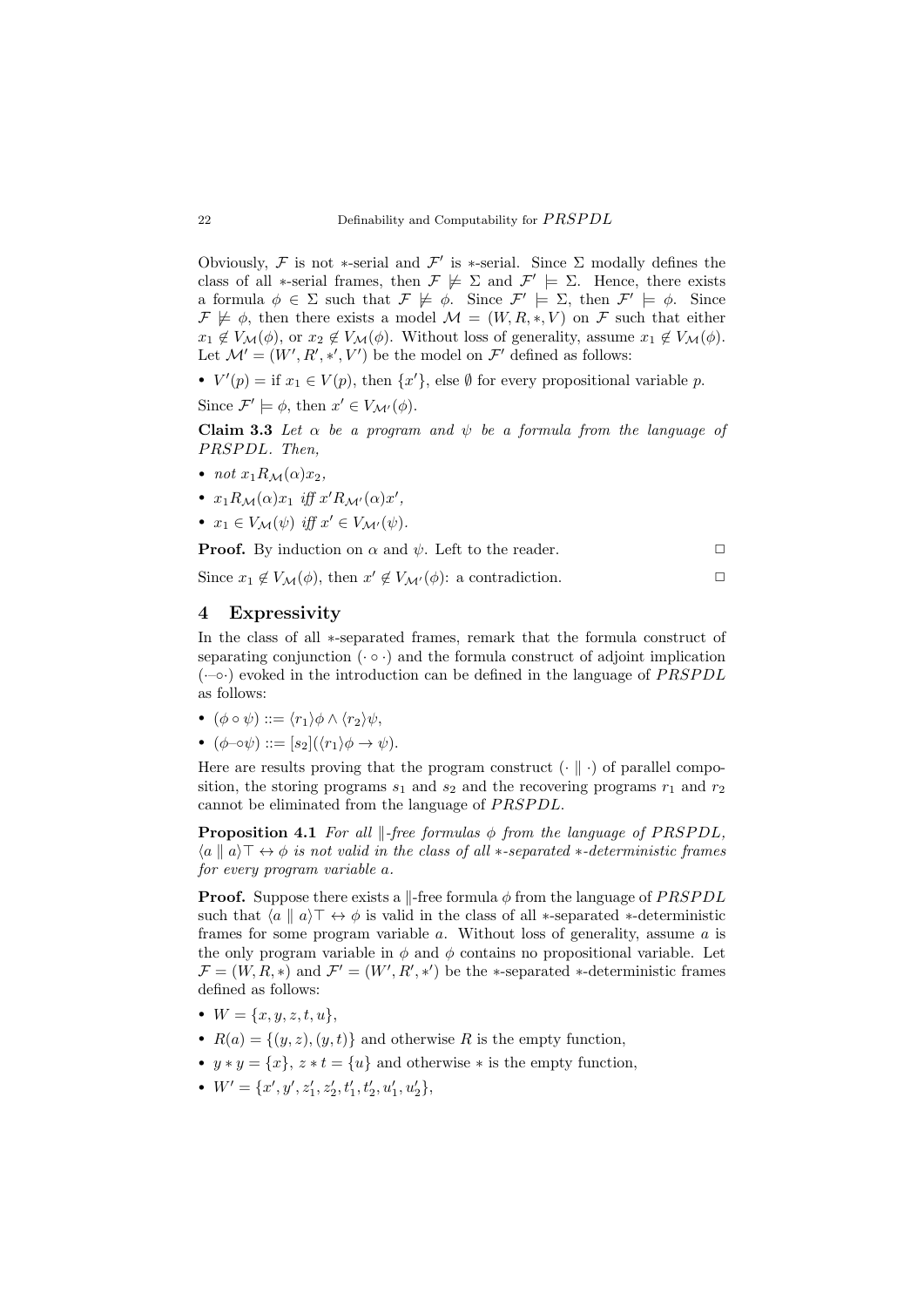- $R'(a) = \{(y', z'_1), (y', t'_2)\}\$ and otherwise  $R'$  is the empty function,
- $y' * 'y' = \{x'\}, z'_1 * 't'_1 = \{u'_1\}, z'_2 * 't'_2 = \{u'_2\}$  and otherwise \*' is the empty function.

Since  $\langle a \parallel a \rangle \top \leftrightarrow \phi$  is valid in the class of all ∗-separated ∗-deterministic frames, then  $\mathcal{F} \models \langle a \parallel a \rangle \top \leftrightarrow \phi$  and  $\mathcal{F}' \models \langle a \parallel a \rangle \top \leftrightarrow \phi$ . Let  $Z = \{(x, x'), (y, y'), (z, z'_1), (z, z'_2), (t, t'_1), (t, t'_2), (u, u'_1), (u, u'_2)\}.$  Let  $\mathcal{M} =$  $(W, R, *, V)$  be a model on F and  $\mathcal{M}' = (W', R', *, V')$  be the model on F' corresponding to it with respect to Z. Obviously,  $x \in V_{\mathcal{M}}(\langle a \parallel a \rangle \top)$  and  $x' \notin V_{\mathcal{M}'}(\langle a \parallel a \rangle)$ . Since  $\mathcal{F} \models \langle a \parallel a \rangle \top \leftrightarrow \phi$  and  $\mathcal{F}' \models \langle a \parallel a \rangle \top \leftrightarrow \phi$ , then  $x \in V_{\mathcal{M}}(\langle a \parallel a \rangle \top \leftrightarrow \phi)$  and  $x' \in V_{\mathcal{M}'}(\langle a \parallel a \rangle \top \leftrightarrow \phi)$ . Since  $x \in V_{\mathcal{M}}(\langle a \parallel a \rangle \top)$ and  $x' \notin V_{\mathcal{M}'}(\langle a \parallel a \rangle \top)$ , then  $x \in V_{\mathcal{M}}(\phi)$  and  $x' \notin V_{\mathcal{M}'}(\phi)$ .

**Claim 4.2** Let  $\alpha$  be a  $\Vert$ -free program and  $\psi$  be a  $\Vert$ -free formula from the language of PRSPDL. For all  $v \in W$  and for all  $v' \in W'$ , if  $vZv'$ , then

- for all  $w \in W$ , if  $vR_M(\alpha)w$ , then there exists  $w' \in W'$  such that  $wZw'$  and  $v' R_{\mathcal{M}'}(\alpha) w',$
- for all  $w' \in W'$ , if  $v'R_{\mathcal{M}'}(\alpha)w'$ , then there exists  $w \in W$  such that  $wZw'$ and  $vR_M(\alpha)w$ ,
- $v \in V_{\mathcal{M}}(\psi)$  iff  $v' \in V_{\mathcal{M}'}(\psi)$ .

**Proof.** By induction on  $\alpha$  and  $\psi$ . Left to the reader.  $\Box$ 

Since  $xZx'$  and  $x \in V_{\mathcal{M}}(\phi)$ , then  $x' \in V_{\mathcal{M}'}(\phi)$ : a contradiction.

**Proposition 4.3** For all storing-free formulas  $\phi$  from the language of PRSPDL,  $\langle s_i \rangle \top \leftrightarrow \phi$  is not valid in the class of all functional  $*$ -separated ∗-deterministic frames for every  $i \in \{1, 2\}$ .

**Proof.** Suppose there exists a storing-free formula  $\phi$  from the language of *PRSPDL* such that  $\langle s_i \rangle \top \leftrightarrow \phi$  is valid in the class of all functional ∗-separated  $∗-deterministic frames for some  $i \in \{1,2\}$ . Without loss of generality, assume$  $\phi$  contains neither program variable, nor propositional variable. Moreover, we can assume  $i = 1$ . Let  $\mathcal{F} = (W, R, *)$  and  $\mathcal{F}' = (W', R', *')$  be the functional ∗-separated ∗-deterministic frames defined as follows:

- $W = \{x, y\},\,$
- $R$  is the empty function,
- $x * x = \{y\}$  and otherwise  $*$  is the empty function,
- $W' = \{x', y'\},\,$
- $R'$  is the empty function,
- ∗' is the empty function.

Since  $\langle s_1 \rangle \top \leftrightarrow \phi$  is valid in the class of all functional ∗-separated ∗-deterministic frames, then  $\mathcal{F} \models \langle s_1 \rangle \top \leftrightarrow \phi$  and  $\mathcal{F}' \models \langle s_1 \rangle \top \leftrightarrow \phi$ . Let  $\mathcal{M} = (W, R, *, V)$  be a model on F. Let  $\mathcal{M}' = (W', R', *, 'V')$  be the model on F' defined as follows:

•  $V'(p) = \text{if } x \in V(p)$ , then  $\{x'\}$ , else  $\emptyset$  for every propositional variable p.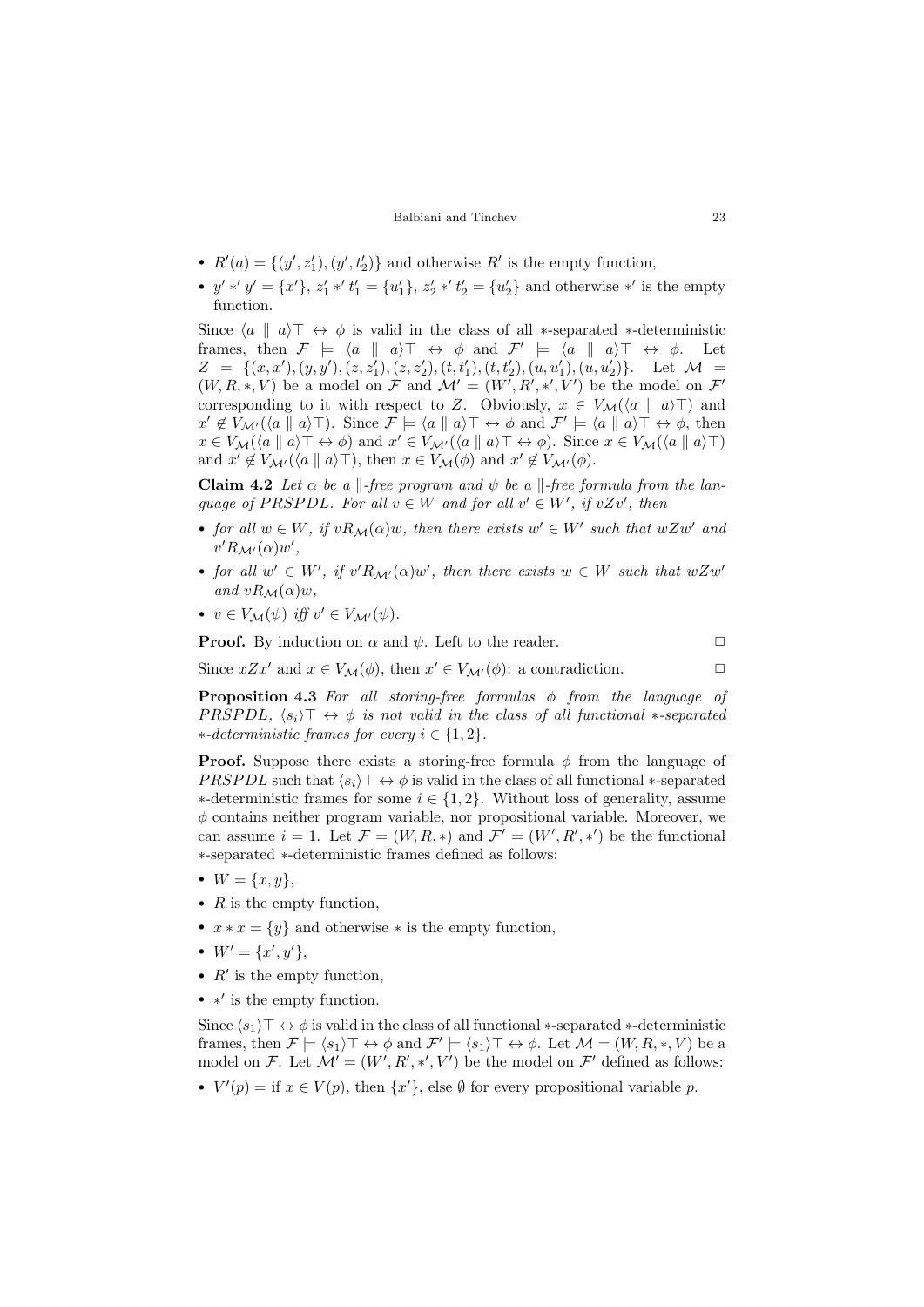Obviously,  $x \in V_{\mathcal{M}}(\langle s_1 \rangle \top)$  and  $x' \notin V_{\mathcal{M}'}(\langle s_1 \rangle \top)$ . Since  $\mathcal{F} \models \langle s_1 \rangle \top \leftrightarrow \phi$  and  $\mathcal{F}' \models \langle s_1 \rangle \top \leftrightarrow \phi$ , then  $x \in V_{\mathcal{M}}(\langle s_1 \rangle \top \leftrightarrow \phi)$  and  $x' \in V_{\mathcal{M}'}(\langle s_1 \rangle \top \leftrightarrow \phi)$ . Since  $x \in V_{\mathcal{M}}(\langle s_1 \rangle \top)$  and  $x' \notin V_{\mathcal{M}'}(\langle s_1 \rangle \top)$ , then  $x \in V_{\mathcal{M}}(\phi)$  and  $x' \notin V_{\mathcal{M}'}(\phi)$ .

Claim 4.4 Let  $\alpha$  be a storing-free program and  $\psi$  be a storing-free formula from the language of  $PRSPDL$ . Then,

- not  $xR_M(\alpha)y$ ,
- $xR_{\mathcal{M}}(\alpha)x$  iff  $x'R_{\mathcal{M}'}(\alpha)x'$ ,
- $x \in V_{\mathcal{M}}(\psi)$  iff  $x' \in V_{\mathcal{M}'}(\psi)$ .

**Proof.** By induction on  $\alpha$  and  $\psi$ . Left to the reader.  $\Box$ 

∗-separated ∗-deterministic frames for every  $i \in \{1,2\}$ .

**Proposition 4.5** For all recovering-free formulas  $\phi$  from the language of PRSPDL,  $[r_i^*]\langle \top? \parallel \top? \rangle \top \leftrightarrow \phi$  is not valid in the class of all functional

Since  $x \in V_{\mathcal{M}}(\phi)$ , then  $x' \in V_{\mathcal{M}'}(\phi)$ : a contradiction.

**Proof.** Suppose there exists a recovering-free formula  $\phi$  from the language of PRSPDL such that  $[r_i^*]\langle \top? \parallel \top? \rangle \top \leftrightarrow \phi$  is valid in the class of all functional ∗-separated ∗-deterministic frames for some  $i \in \{1,2\}$ . Let  $n = lev(\phi)$ . Without loss of generality, assume  $\phi$  contains neither program variable, nor propositional variable. Moreover, we can assume  $i = 1$ . Let  $\mathcal{F} = (W, R, *)$  and  $\mathcal{F}' = (W', R', *)$  be the functional \*-separated \*-deterministic frames defined as follows:

- $W = \{x, y\} \times \mathbb{N},$
- $R$  is the empty function,
- $(x, k+1) * (y, k+1) = \{(x, k)\}\$ and otherwise  $*$  is the empty function,
- $W' = \{x', y'\} \times \{0, \ldots, n\},\$
- $R'$  is the empty function,
- $(x', 1) * (y', 1) = \{(x', 0)\}, \ldots, (x', n) * (y', n) = \{(x', n-1)\}\$ and otherwise ∗ 0 is the empty function.

Since  $[r_1^*]$  $\top?$ ) $\top \leftrightarrow \phi$  is valid in the class of all functional ∗-separated ∗-deterministic frames, then  $\mathcal{F}$   $\models$  $\binom{*}{1}$  $\langle$ T? ||  $\top?$ ) $\top \leftrightarrow \phi$  and  $\mathcal{F}'$   $\models$   $[r_1^{\star}]\langle \top? \parallel \top? \rangle \top \leftrightarrow \phi$ . Let  $Z =$  $\{((x,0),(x',0)),\ldots,((x,n),(x',n)),((y,0),(y',0)),\ldots,((y,n),(y',n))\}.$  Let  $\mathcal{M} = (W, R, *, V)$  be a model on F and  $\mathcal{M}' = (W', R', *, V')$  be the model on  $\mathcal{F}'$  corresponding to it with respect to Z. Obviously,  $(x, 0) \in V_{\mathcal{M}}([r_1^*]\langle \top ?\parallel$  $\top?$ ) and  $(x', 0) \notin V_{\mathcal{M}'}([r_1^*]\langle \top? \parallel \top? \rangle \top)$ . Since  $\mathcal{F} \models [r_1^*]\langle \top? \parallel \top? \rangle \top \leftrightarrow \phi$ and  $\mathcal{F}' \models [r_1^*]\langle \top? \parallel \top? \rangle \top \leftrightarrow \phi$ , then  $(x, 0) \in V_{\mathcal{M}}([r_1^*]\langle \top? \parallel \top? \rangle \top \leftrightarrow \phi)$  and  $(x',0) \in V_{\mathcal{M}'}([r_1^*]\langle \top? \parallel \top? \rangle \top \leftrightarrow \phi)$ . Since  $(x,0) \in V_{\mathcal{M}}([r_1^*]\langle \top? \parallel \top? \rangle \top)$  and  $(x',0) \notin V_{\mathcal{M}'}([r_1^*]\langle \top? \parallel \top? \rangle \top)$ , then  $(x,0) \in V_{\mathcal{M}}(\phi)$  and  $(x',0) \notin V_{\mathcal{M}'}(\phi)$ .

Claim 4.6 Let  $\alpha$  be a recovering-free program from the language of PRSPDL. For all  $k \in \{0, \ldots, n\},\$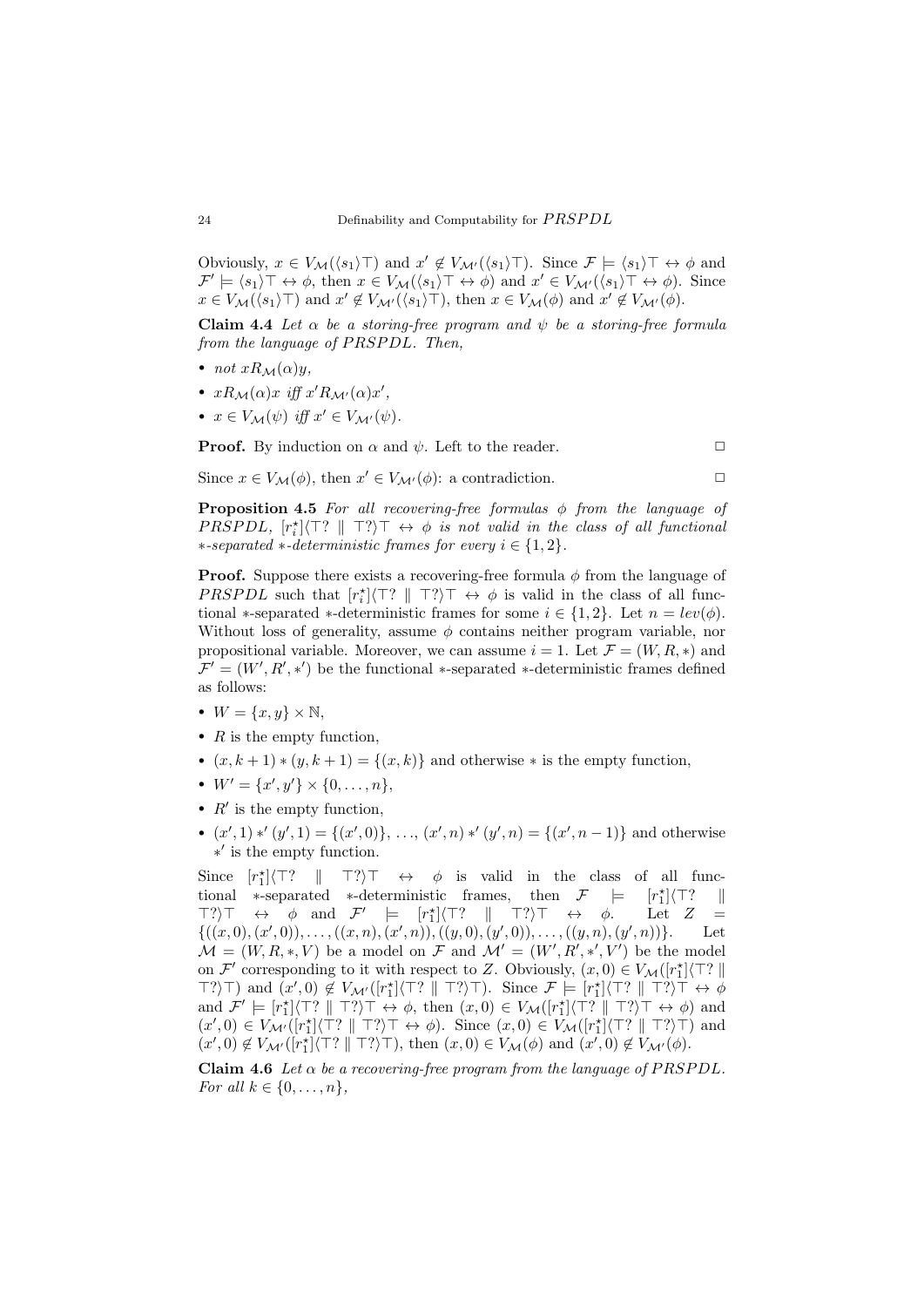- $R_{\mathcal{M}}(\alpha)((x,k)) \subseteq \{(x,0), \ldots, (x,k)\}$  and  $R_{\mathcal{M}'}(\alpha)((x',k)) \subseteq \{(x',0), \ldots, (x',k)\},\$
- $R_{\mathcal{M}}(\alpha)((y,k)) \subseteq \{(x,0), \ldots, (x,k-1)\} \cup \{(y,k)\}$  and  $R_{\mathcal{M}'}(\alpha)((y',k)) \subseteq \{(x',0), \ldots, (x',k-1)\} \cup \{(y',k)\}.$

**Proof.** By induction on  $\alpha$ . Left to the reader.

**Claim 4.7** Let  $\alpha$  be a recovering-free program and  $\psi$  be a recovering-free formula from the language of PRSPDL. For all  $k \in \{0, \ldots, n\}$ , if  $k + lev(\alpha) \leq n$ and  $k + lev(\psi) \leq n$ , then

- $(x, k)R_M(\alpha)(x, l)$  iff  $(x', k)R_{M'}(\alpha)(x', l)$ ,
- $(y, k)R_{\mathcal{M}}(\alpha)(x, l)$  iff  $(y', k)R_{\mathcal{M}'}(\alpha)(x', l)$ ,
- $(y, k)R_{\mathcal{M}}(\alpha)(y, l)$  iff  $(y', k)R_{\mathcal{M}'}(\alpha)(y', l)$ ,
- $(x, k) \in V_{\mathcal{M}}(\psi)$  iff  $(x', k) \in V_{\mathcal{M}'}(\psi)$ ,
- $(y, k) \in V_{\mathcal{M}}(\psi)$  iff  $(y', k) \in V_{\mathcal{M}'}(\psi)$ .

**Proof.** By induction on  $\alpha$  and  $\psi$ . Left to the reader.

Now, let us extend *PRSPDL* with the program construct  $(\cdot \cap \cdot)$  of intersection. In this variant, intersection  $(\alpha \cap \beta)$  of programs  $\alpha$  and  $\beta$  corresponds to the intersection of the accessibility relations  $R(\alpha)$  and  $R(\beta)$ . We have the following:

Since  $(x, 0) \in V_{\mathcal{M}}(\phi)$ , then  $(x', 0) \in V_{\mathcal{M}'}(\phi)$ : a contradiction.

<span id="page-9-0"></span>**Proposition 4.8** Let  $\alpha$ ,  $\beta$  be programs from the language of PRSPDL extended with  $(\cdot \cap \cdot)$ . For all models  $\mathcal{M}, R_{\mathcal{M}}(\alpha \parallel \beta) = R_{\mathcal{M}}((r_1; \alpha; s_1) \cap (r_2; \beta; s_2)).$ 

**Proof.** Left to the reader.  $\Box$ 

Hence, the program construct  $\left(\cdot \parallel \cdot\right)$  of parallel composition can be eliminated from the language of  $PRSPDL$  extended with  $(\cdot \cap \cdot)$ . Nevertheless,

<span id="page-9-1"></span>**Proposition 4.9** For all formulas  $\phi$  from the language of PRSPDL,  $\langle a \cap$ b)  $\top \leftrightarrow \phi$  is not valid in the class of all functional  $*$ -separated  $*$ -deterministic frames for every distinct program variables a, b.

**Proof.** Suppose there exists a formula  $\phi$  from the language of *PRSPDL* such that  $\langle a \cap b \rangle \top \leftrightarrow \phi$  is valid in the class of all functional \*-separated \*deterministic frames for some distinct program variables a, b. Without loss of generality, assume a, b are the only program variables in  $\phi$  and  $\phi$  contains no propositional variable. Let  $\mathcal{F} = (W, R, *)$  and  $\mathcal{F}' = (W', R', *)$  be the functional ∗-separated ∗-deterministic frames s defined as follows:

- $W = \{x, y\},\,$
- $R(a) = \{(x, y)\}, R(b) = \{(x, y)\}$  and otherwise R is the empty function,
- ∗ is the empty function,
- $W' = \{x', y'_1, y'_2\},\,$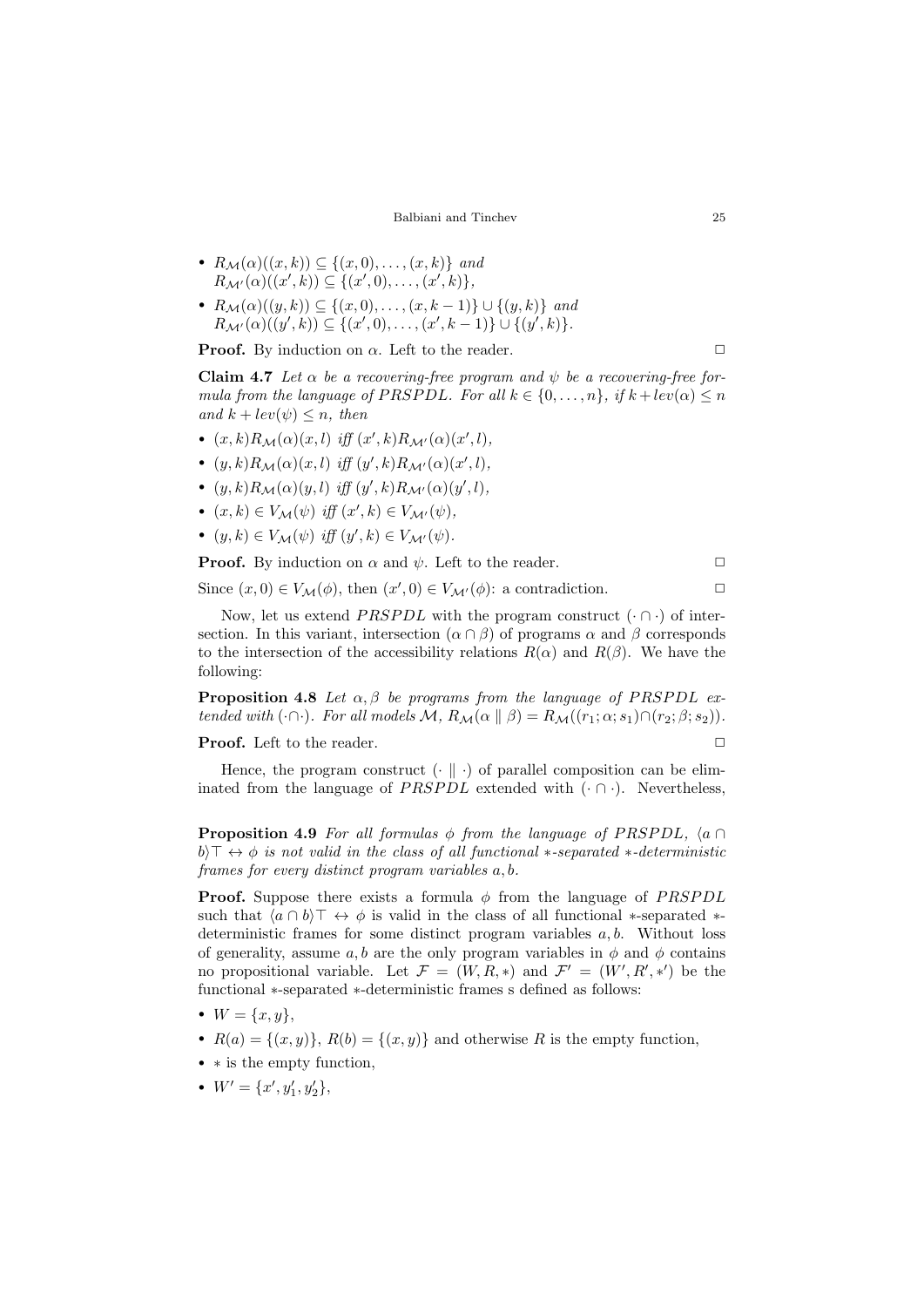- $R'(a) = \{(x', y_1')\}, R'(b) = \{(x', y_2')\}$  and otherwise  $R'$  is the empty function,
- ∗' is the empty function.

Since  $\langle a \cap b \rangle \top \leftrightarrow \phi$  is valid in the class of all functional ∗-separated ∗deterministic frames, then  $\mathcal{F} \models \langle a \cap b \rangle \top \leftrightarrow \phi$  and  $\mathcal{F}' \models \langle a \cap b \rangle \top \leftrightarrow \phi$ . Let  $Z = \{(x, x'), (y, y'_1), (y, y'_2)\}\$ . Let  $\mathcal{M} = (W, R, *, V)$  be a model on  $\mathcal F$ and  $\mathcal{M}' = (W', R', *, V')$  be the model on  $\mathcal{F}'$  corresponding to it with respect to Z. Obviously,  $x \in V_{\mathcal{M}}(\langle a \cap b \rangle \top)$  and  $x' \notin V_{\mathcal{M}'}(\langle a \cap b \rangle \top)$ . Since  $\mathcal{F} \models \langle a \cap b \rangle \top \leftrightarrow \phi \text{ and } \mathcal{F}' \models \langle a \cap b \rangle \top \leftrightarrow \phi, \text{ then } x \in V_{\mathcal{M}}(\langle a \cap b \rangle \top \leftrightarrow \phi) \text{ and }$  $x' \in V_{\mathcal{M}'}(\langle a \cap b \rangle \top \leftrightarrow \phi)$ . Since  $x \in V_{\mathcal{M}}(\langle a \cap b \rangle \top)$  and  $x' \notin V_{\mathcal{M}'}(\langle a \cap b \rangle \top)$ , then  $x \in V_{\mathcal{M}}(\phi)$  and  $x' \notin V_{\mathcal{M}'}(\phi)$ .

Claim 4.10 Let  $\alpha$  be a program and  $\psi$  be a formula from the language of PRSPDL. For all  $v \in W$  and for all  $v' \in W'$ , if  $vZv'$ , then

- for all  $w \in W$ , if  $vR_M(\alpha)w$ , then there exists  $w' \in W'$  such that  $wZw'$  and  $v' R_{\mathcal{M}'}(\alpha) w',$
- for all  $w' \in W'$ , if  $v'R_{\mathcal{M}'}(\alpha)w'$ , then there exists  $w \in W$  such that  $wZw'$ and  $vR_M(\alpha)w$ ,
- $v \in V_{\mathcal{M}}(\psi)$  iff  $v' \in V_{\mathcal{M}'}(\psi)$ .

**Proof.** By induction on  $\alpha$  and  $\psi$ . Left to the reader.

Since  $xZx'$  and  $x \in V_{\mathcal{M}}(\phi)$ , then  $x' \in V_{\mathcal{M}'}(\phi)$ : a contradiction.

Hence, the program construct  $(\cdot \cap \cdot)$  of intersection cannot be defined in the language of PRSPDL.

### <span id="page-10-0"></span>5 Decidability

Let  $\mathcal{L}_{PDL}^{s_1,s_2}$  be the set of all  $\Vert$ -free recovering-free formulas. Let  $\mathcal{C}_{*sep}$  be the class of all ∗-separated frames and  $C_{*sep}^{*det}$  be the class of all ∗-separated ∗-deterministic frames. The tree model property of  $PDL$  enables us to prove the following:

**Proposition 5.1** (i)  $VAL(\mathcal{L}_{PDL}^{s_1,s_2}, \mathcal{C}_{*sep})$  is  $EXPTIME$ -complete.

(ii)  $VAL(C_{PDL}^{s_1,s_2}, C_{*sep}^{*det})$  is  $EXPTIME$ -complete.

<span id="page-10-1"></span>**Proof.** The key thing to note about  $\Vert$ -free recovering-free formulas is the following:

**Claim 5.2** Let  $\phi \in \mathcal{L}_{PDL}^{s_1,s_2}$ . The following conditions are equivalent:

- a)  $\phi$ , where  $s_1$  and  $s_2$  are considered as ordinary program variables, is satisfied in a PDL-frame.
- b)  $\phi$ , where  $s_1$  and  $s_2$  are considered as ordinary program variables, is satisfied in a tree-like PDL-frame.
- c)  $\phi$ , where  $s_1$  and  $s_2$  are considered as storing programs, is satisfied in a ∗-separated ∗-deterministic P RSP DL-frame.
- d)  $\phi$ , where  $s_1$  and  $s_2$  are considered as storing programs, is satisfied in a ∗-separated P RSP DL-frame.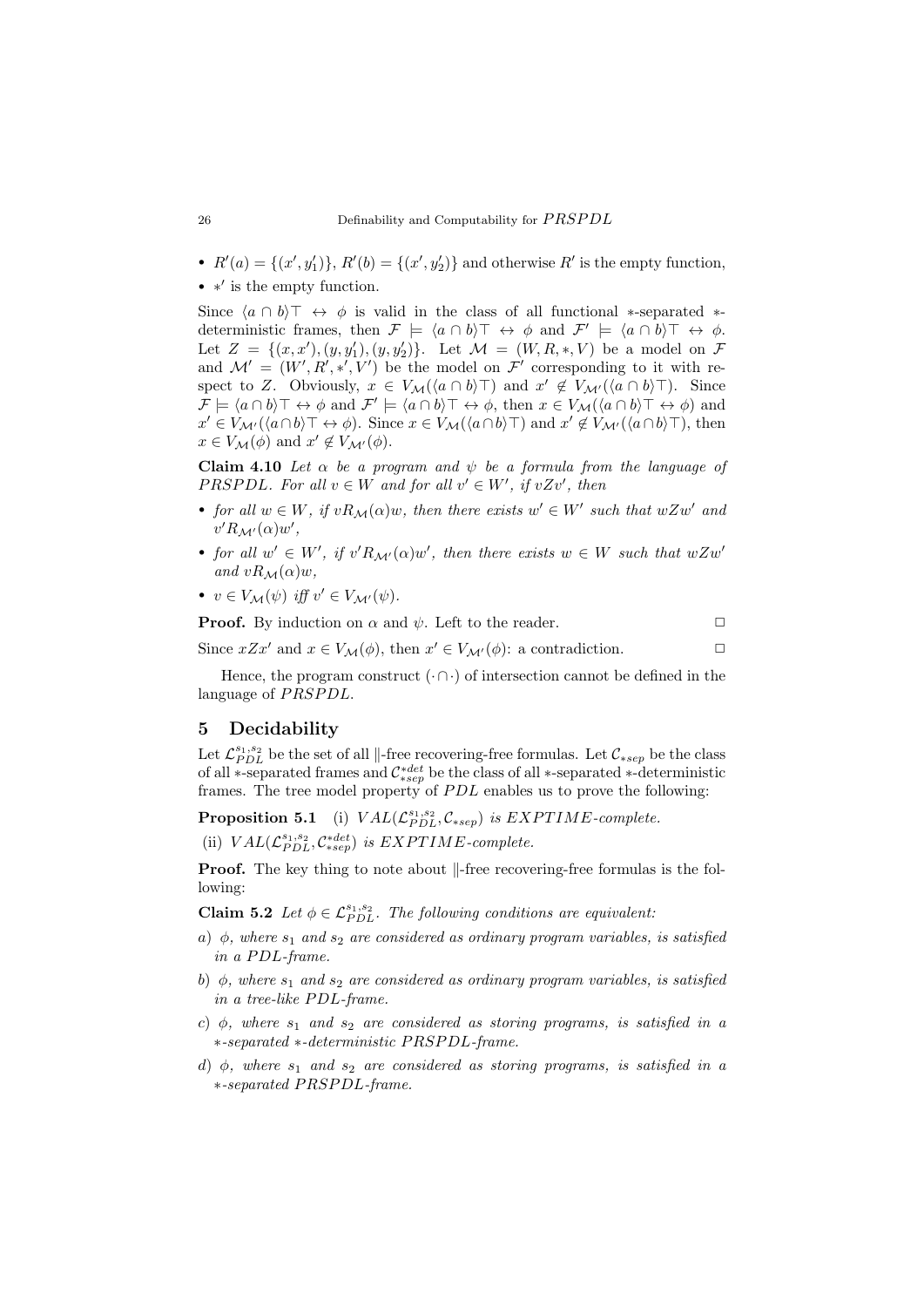**Proof.**  $a) \Rightarrow b$ ) Suppose  $\phi$ , where  $s_1$  and  $s_2$  are considered as ordinary program variables, is satisfied in a PDL-frame  $\mathcal{F} = (W, R)$ . Hence, there exists a model  $M = (W, R, V)$  on F and there exists  $x \in W$  such that  $x \in V_M(\phi)$ . Let  $\mathcal{F}' = (W', R')$  be the Unravelling of F around x and  $\mathcal{M}' = (W', R', V')$  be the model on  $\mathcal{F}'$  corresponding to M. See [\[6,](#page-16-16) Pages 63, 218 and 219] for precise definitions. Obviously,  $\mathcal{F}'$  is a tree-like *PDL*-frame. Since  $x \in V_{\mathcal{M}}(\phi)$ , by [\[6,](#page-16-16) Proposition 2.14 and Lemma 4.52], then  $(x) \in V_{\mathcal{M}'}(\phi)$ . Thus,  $\phi$ , where  $s_1$ and  $s_2$  are considered as ordinary program variables, is satisfied in a tree-like PDL-frame.

 $b) \Rightarrow c$ ) Suppose  $\phi$ , where  $s_1$  and  $s_2$  are considered as ordinary program variables, is satisfied in a tree-like *PDL*-frame  $\mathcal{F} = (W, R)$ . Hence, there exists a model  $\mathcal{M} = (W, R, V)$  on  $\mathcal F$  and there exists  $x \in W$  such that  $x \in V_{\mathcal{M}}(\phi)$ . Let  $\mathcal{F}' = (W', R', *)$  be the \*-separated \*-deterministic *PRSPDL*-frame defined as follows:

- $W' = W \cup \{(y, z, i): y, z \in W, i \in \{1, 2\} \text{ and } yR(s_i)z\},\$
- $R'(a) = R(a)$  for every program variable a,
- $y * (y, z, 1) = \{z\}$  for every  $(y, z, 1) \in W'$ ,  $(y, z, 2) * y = \{z\}$  for every  $(y, z, 2) \in W'$  and otherwise \*' is the empty function.

Let  $\mathcal{M}' = (W', R', *', V')$  be the model on  $\mathcal{F}'$  defined as follows:

•  $V'(p) = V(p)$  for every propositional variable p.

**Claim 5.3** Let  $\psi \in \mathcal{L}_{PDL}^{s_1, s_2}$ . For all  $y \in W$ ,  $y \in V_{\mathcal{M}}(\psi)$  iff  $y \in V_{\mathcal{M}'}(\psi)$ .

**Proof.** By induction on  $\psi$ . Left to the reader.  $\Box$ 

Since  $x \in V_{\mathcal{M}}(\phi)$ , then  $x \in V_{\mathcal{M}'}(\phi)$ . Thus,  $\phi$ , where  $s_1$  and  $s_2$  are considered as storing programs, is satisfied in a ∗-separated ∗-deterministic PRSPDL-frame.  $c) \Rightarrow d$ ) Obvious.

 $d) \Rightarrow a$ ) Suppose  $\phi$ , where  $s_1$  and  $s_2$  are considered as storing programs, is satisfied in a ∗-separated *PRSPDL*-frame  $\mathcal{F} = (W, R, *)$ . Hence, there exists a model  $\mathcal{M} = (W, R, *, V)$  on F and there exists  $x \in W$  such that  $x \in V_{\mathcal{M}}(\phi)$ . Let  $\mathcal{F}' = (W', R')$  be the *PDL*-frame defined as follows:

- $W' = W$ .
- $R'(a) = R(a)$  for every program variable a,
- $R'(s_1) = \{(x, y): x, y, z \in W \text{ and } y \in x * z\},\$
- $R'(s_2) = \{(x, y): x, y, z \in W \text{ and } y \in z * x\}.$

Let  $\mathcal{M}' = (W', R', V')$  be the model on  $\mathcal{F}'$  defined as follows:

•  $V'(p) = V(p)$  for every propositional variable p.

**Claim 5.4** Let  $\psi \in \mathcal{L}_{PDL}^{s_1, s_2}$ . For all  $y \in W$ ,  $y \in V_{\mathcal{M}}(\psi)$  iff  $y \in V_{\mathcal{M}'}(\psi)$ .

**Proof.** By induction on  $\psi$ . Left to the reader.  $\Box$ 

Since  $x \in V_{\mathcal{M}}(\phi)$ , then  $x \in V_{\mathcal{M}'}(\phi)$ . Thus,  $\phi$ , where  $s_1$  and  $s_2$  are considered as ordinary program variables, is satisfied in a PDL-frame.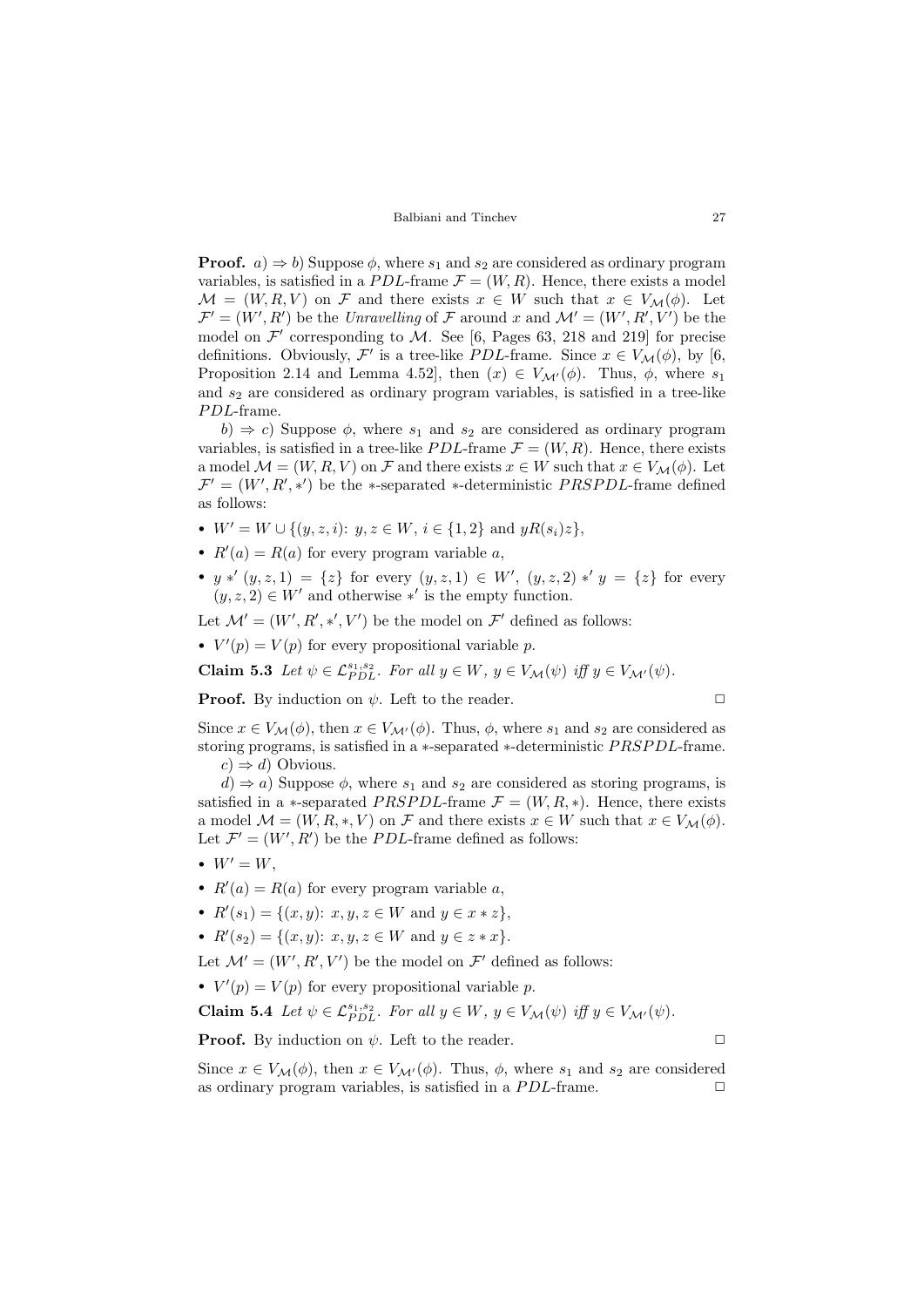Since satisfiability in a PDL-frame of  $\mathcal{L}_{PDL}^{s_1,s_2}$ -formulas where  $s_1$  and  $s_2$  are considered as ordinary program variables is  $EXPTIME$ -complete [\[11](#page-16-0)[,24\]](#page-17-3), then satisfiability in a  $*$ -separated *PRSPDL*-frame and satisfiability in a  $*$ separated  $*$ -deterministic *PRSPDL*-frame of  $\mathcal{L}_{PDL}^{s_1,s_2}$ -formulas where  $s_1$  and  $s_2$  are considered as storing programs are  $EXPTIME$ -complete. Hence,  $VAL(\mathcal{L}_{PDL}^{s_1,s_2}, \mathcal{C}_{*sep})$  and  $VAL(\mathcal{L}_{PDL}^{s_1,s_2}, \mathcal{C}_{*sep}^{*det})$  are  $EXPTIME$ -complete.  $\Box$ 

Let  $\mathcal{L}_{\xi}^{s_1,s_2}$  be the set of all ?-free  $\star$ -free  $\parallel$ -free recovering-free formulas. Claim [5.2](#page-10-1) enables us to prove the following:

**Proposition 5.5** 1)  $VAL(\mathcal{L}_i^{s_1,s_2}, \mathcal{C}_{*sep})$  is PSPACE-complete.

2)  $VAL(\mathcal{L}^{s_1,s_2}_{;}, \mathcal{C}^{*det}_{*sep})$  is PSPACE-complete.

**Proof.** By Claim [5.2,](#page-10-1)  $\phi$ , where  $s_1$  and  $s_2$  are considered as ordinary program variables, is satisfied in a PDL-frame iff  $\phi$ , where  $s_1$  and  $s_2$  are considered as storing programs, is satisfied in a ∗-separated ∗-deterministic P RSP DLframe iff  $\phi$ , where  $s_1$  and  $s_2$  are considered as storing programs, is satisfied in a ∗-separated PRSPDL-frame for every  $\phi \in \mathcal{L}_{\gamma}^{s_1, s_2}$ . Since satisfiability in a *PDL*-frame of  $\mathcal{L}^{s_1,s_2}_{;}$ -formulas where  $s_1$  and  $s_2$  are considered as ordinary program variables is  $PSPACE$ -complete [\[20\]](#page-17-4), then satisfiability in a  $*$ -separated PRSPDL-frame and satisfiability in a ∗-separated ∗-deterministic PRSPDLframe of  $\mathcal{L}_i^{s_1,s_2}$ -formulas where  $s_1$  and  $s_2$  are considered as storing programs are PSPACE-complete. Hence,  $VAL(\mathcal{L}_i^{s_1,s_2}, \mathcal{C}_{*sep})$  and  $VAL(\mathcal{L}_i^{s_1,s_2}, \mathcal{C}_{*sep}^{*det})$  are PSPACE-complete.

### <span id="page-12-0"></span>6 Undecidability

Together with the decidability of PDL with intersection obtained by Danecki  $[9]$ , Propositions [4.8](#page-9-0) and [4.9](#page-9-1) seems to indicate that *PRSPDL* is decidable. It is interesting to observe that this assertion is false. Let  $\mathcal{L}_{PDL}^{\parallel,r_1,r_2}$  be the set of all storing-free formulas. Solving an open problem put forward in [\[5\]](#page-16-5), with the aid of the  $N \times N$  recurring tiling problem, let us prove the following:

<span id="page-12-1"></span>**Proposition 6.1**  $VAL(\mathcal{L}_{PDL}^{\parallel,r_1,r_2}, \mathcal{C})$  is  $\Pi_1^1$ -hard for the following classes  $\mathcal{C}$  of frames:

- the class  $\mathcal{C}_{fun,\ast sep}^{*det,\ast ser}$  of all functional  $\ast\text{-}separated \ast\text{-}deterministic \ast\text{-}serial$ frames,
- the class  $\mathcal{C}_{fun, *sep}^{*det}$  of all functional  $*$ -separated  $*$ -deterministic frames,
- the class  $\mathcal{C}_{fun, *sep}^{*ser}$  of all functional  $*$ -separated  $*$ -serial frames,
- the class  $\mathcal{C}^{*det,*ser}_{*sep}$  of all  $*-separated *-deterministic *-serial frames$ ,
- the class  $C_{fun,*sep}$  of all functional  $*$ -separated frames,
- the class  $C_{*sep}^{*det}$  of all  $*-separated *-deterministic frames$ ,
- the class  $C^{*ser}_{*sep}$  of all  $*-separated *-serial frames$ ,
- the class  $\mathcal{C}_{*sen}$  of all  $*-separated$  frames.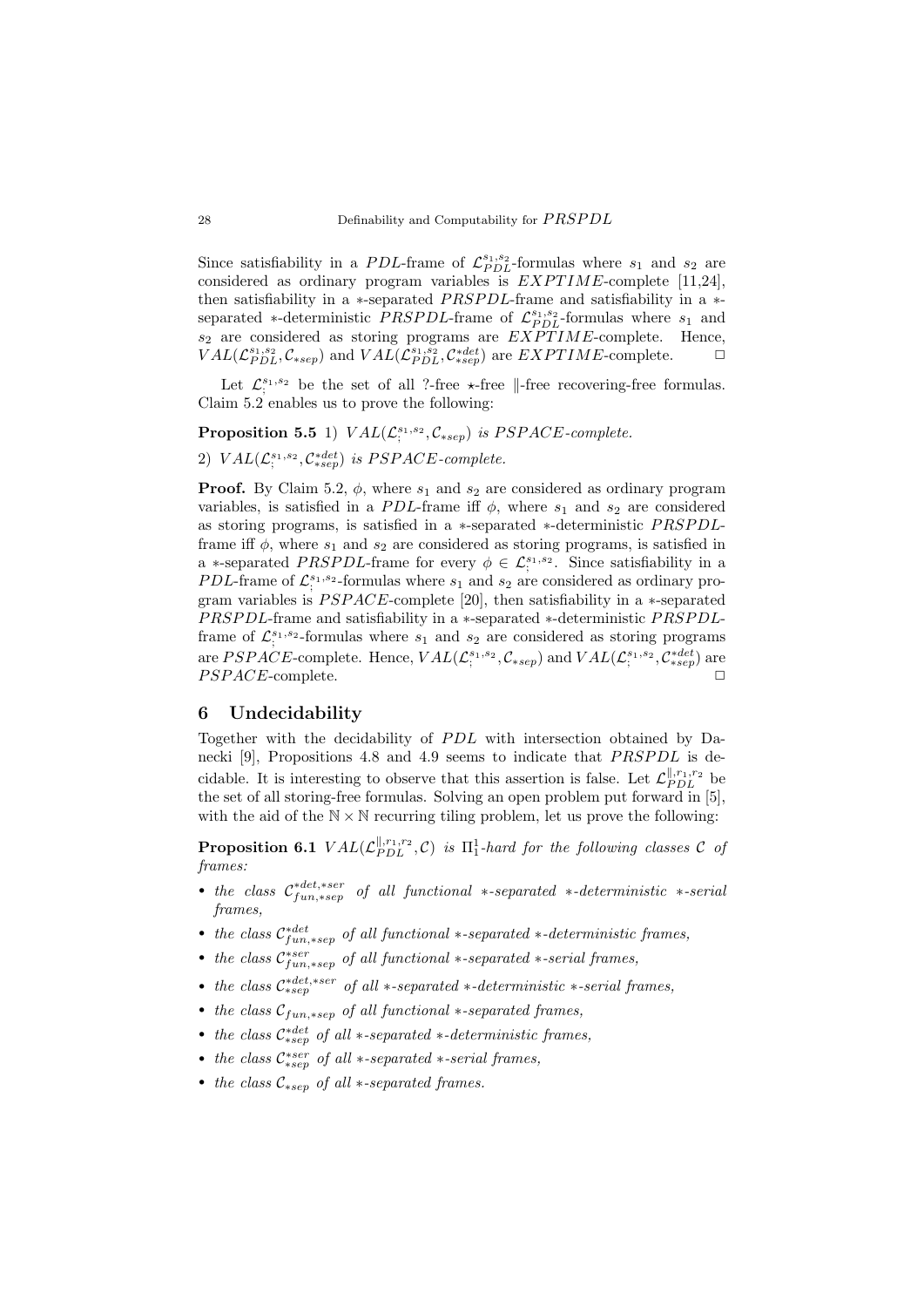**Proof.** Let  $\mathcal C$  be one of the classes of frames considered in Proposition [6.1.](#page-12-1) A tile type t is a square, fixed in orientation, each side of which has a color:  $left(t)$ ,  $right(t)$ ,  $down(t)$  and  $up(t)$ . A finite set T of tile types is said to tile  $\mathbb{N} \times \mathbb{N}$  iff there exists a function f from  $\mathbb{N} \times \mathbb{N}$  into T such that for all  $x, y \in \mathbb{N}$ ,  $right(f(x, y)) = left(f(x + 1, y))$  and  $up(f(x, y)) = down(f(x, y + 1))$ . The  $\mathbb{N} \times \mathbb{N}$  recurring tiling problem is the following decision problem:

- input: a finite set  $T$  of tile types which includes some distinguished tile type  $t_1$ ;
- output: determine whether T can tile  $\mathbb{N} \times \mathbb{N}$  in such a way that  $t_1$  occurs infinitely often in the first row.

It is a well-known fact that the  $\mathbb{N} \times \mathbb{N}$  recurring tiling problem is  $\Sigma_1^1$ -hard [\[18\]](#page-16-15). Given pairwise distinct tile types  $t_1, \ldots, t_n$ , let  $p_1, \ldots, p_n$  be pairwise distinct propositional variables. We associate to  $t_1, \ldots, t_n$ , the conjunction  $\phi(t_1, \ldots, t_n)$ of the following formulas:

- B1  $[r_1^* \parallel r_2^*] \langle r_1 \parallel \top? \rangle \top;$
- B2  $[r_1^* \parallel r_2^*] \langle \top? \parallel r_2 \rangle \top;$
- B3  $[r_1^* \mid r_2^*] \neg (p_i \wedge p_j)$  for every  $i, j \in \{1, ..., n\}$  such that  $i \neq j$ ;
- $B4 [r_1^* \| r_2^*](p_1 \vee ... \vee p_n);$
- B5  $[r_1^* \parallel r_2^*](p_i \rightarrow \lceil T^? \rceil \parallel T^?]p_i)$  for every  $i \in \{1, ..., n\};$
- B6  $[r_1^* \mid r_2^*](p_i \to \langle r_1 \mid \top? \rangle (p_{k_1} \vee \ldots \vee p_{k_l}))$  for every  $i \in \{1, \ldots, n\}, t_{k_1}, \ldots, t_{k_l}$ being the tile types in  $t_1, \ldots, t_n$  horizontally matching with  $t_i$ ;
- B7  $[r_1^* \mid r_2^*](p_i \to \langle T? \mid r_2 \rangle (p_{k_1} \vee \ldots \vee p_{k_l}))$  for every  $i \in \{1, \ldots, n\}, t_{k_1}, \ldots, t_{k_l}$ being the tile types in  $t_1, \ldots, t_n$  vertically matching with  $t_i$ .

Let  $\psi(t_1,\ldots,t_n) ::= \langle \top? \parallel \top? \rangle \top \wedge \phi(t_1,\ldots,t_n) \wedge [r_1^* \parallel \top?] \langle r_1^* \parallel \top? \rangle p_1.$ 

Claim 6.2 The following conditions are equivalent:

- a)  $\{t_1, \ldots, t_n\}$  can tile  $\mathbb{N} \times \mathbb{N}$  in such a way that  $t_1$  occurs infinitely often in the first row.
- b)  $\psi(t_1,\ldots,t_n)$  is satisfied in C.

**Proof.** a)  $\Rightarrow$  b) Suppose  $\{t_1, \ldots, t_n\}$  can tile  $\mathbb{N} \times \mathbb{N}$  in such a way that  $t_1$ occurs infinitely often in the first row. Hence, there exists a function  $f$  from  $\mathbb{N} \times \mathbb{N}$  into T such that for all  $x, y \in \mathbb{N}$ ,  $right(f(x, y)) = left(f(x + 1, y))$ and  $up(f(x, y)) = down(f(x, y + 1))$ . Moreover, for all  $x \in \mathbb{N}$ , there exists  $z \in \mathbb{N}$  such that  $x \leq z$  and  $f(z, 0) = t_1$ . Let  $\mathcal{F} = (W, R, *)$  be the functional ∗-separated ∗-deterministic ∗-serial P RSP DL-frame defined as follows:

- $W = (\mathbb{N} \times \mathbb{N}) \cup (\mathbb{N} \times \{l_1, l_2, l_3, l_4\})$  where  $l_1, l_2, l_3, l_4$  are new distinct elements,
- $R$  is the empty function,
- $*$  is a one-to-one correspondence between the elements of  $W \times W$  and the singletons over W such that  $(x, l_1) * (y, l_2) = \{(x, y)\}, (x + 1, l_1) * (x, l_3) =$  $\{(x, l_1)\}\$ and  $(y, l_4) * (y + 1, l_2) = \{(y, l_2)\}.$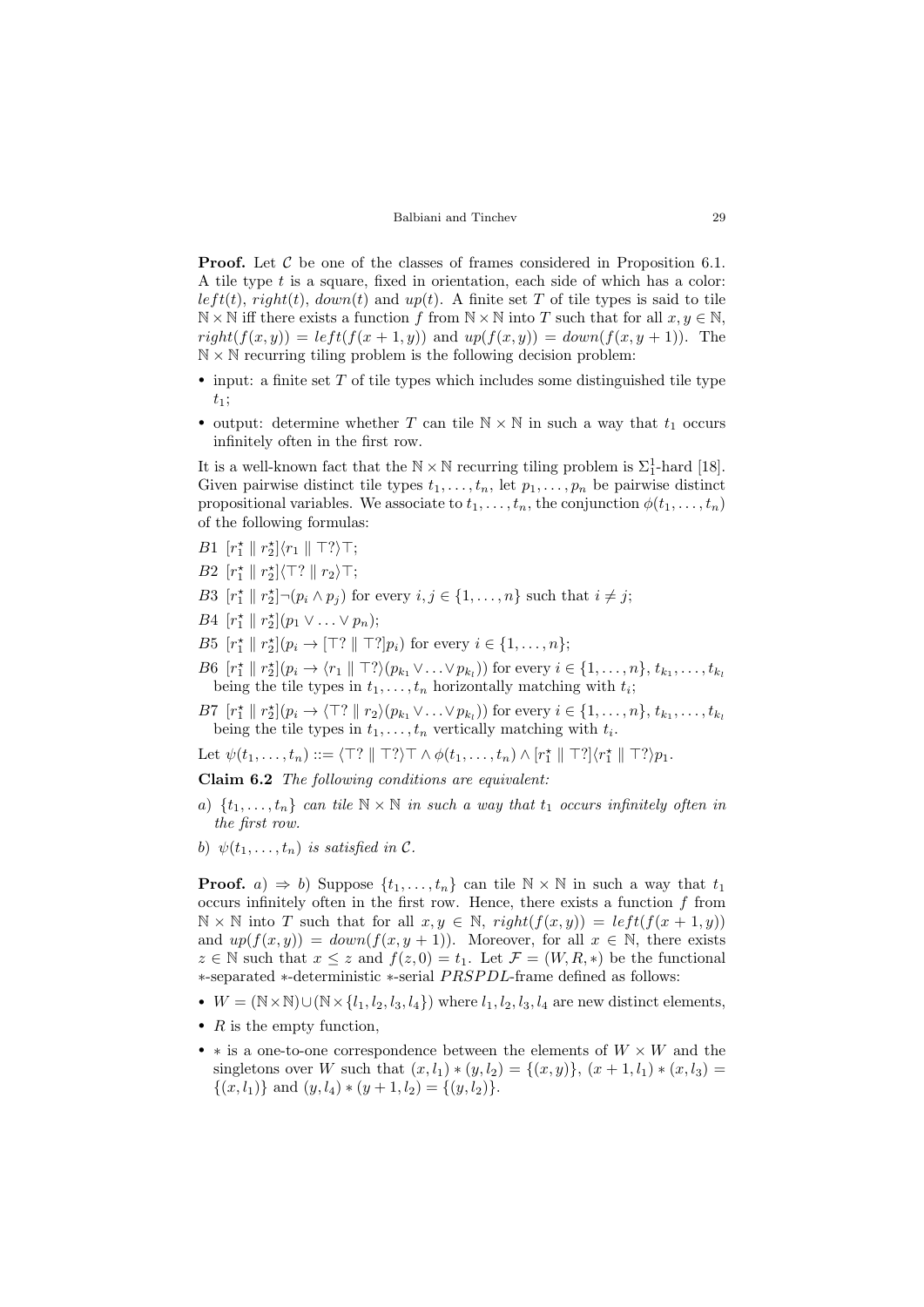Let  $\mathcal{M} = (W, R, *, V)$  be the model on  $\mathcal F$  defined as follows:

•  $V(p_i) = \{(x, y): f(x, y) = t_i\}$  and otherwise V is the empty function.

Obviously, for all  $x, y \in \mathbb{N}$ ,  $(x + 1, y)$  is the only state in W accessible from  $(x, y)$  by means of  $R_M(r_1 \parallel T?)$  and  $(x, y + 1)$  is the only state in W accessible from  $(x, y)$  by means of  $R_{\mathcal{M}}(\top ? \parallel r_2)$ . Thus,  $(0, 0) \in V_{\mathcal{M}}(\psi(t_1, \ldots, t_n))$ . Therefore,  $\psi(t_1, \ldots, t_n)$  is satisfied in a functional ∗-separated ∗-deterministic ∗-serial PRSPDL-frame. Consequently,  $\psi(t_1, \ldots, t_n)$  is satisfied in C.

b)  $\Rightarrow$  a) Suppose  $\psi(t_1,\ldots,t_n)$  is satisfied in C. Hence,  $\psi(t_1,\ldots,t_n)$  is satisfied in a ∗-separated *PRSPDL*-frame  $\mathcal{F} = (W, R, *)$ . Thus, there exists a model  $\mathcal{M} = (W, R, *, V)$  on  $\mathcal F$  and there exists  $u \in W$  such that  $u \in V_{\mathcal{M}}(\psi(t_1,\ldots,t_n)).$  Obviously, thanks to the formulas B1 and B2, for all  $x, y \in \mathbb{N}$ , there exists  $v \in W$  such that  $uR_M(r_1^x \parallel r_2^y)v$ ; the set of all such v will be denoted  $P(x, y)$ . Moreover, thanks to the formulas B3, B4 and B5, for all  $x, y \in \mathbb{N}$ , there exists  $i \in \{1, \ldots, n\}$  such that  $P(x, y) \subseteq V(p_i)$  and for all  $j \in \{1, \ldots, n\}$ , if  $i \neq j$ , then  $P(x, y) \cap V(p_i) = \emptyset$ . In other respect, thanks to the formulas B6 and B7, for all  $x, y \in \mathbb{N}$  and for all  $i, j \in \{1, \ldots, n\}$ , if  $P(x, y) \subseteq V(p_i)$  and  $P(x + 1, y) \subseteq V(p_i)$ , then  $right(t_i) = left(t_i)$  and if  $P(x,y) \subseteq V(p_i)$  and  $P(x,y+1) \subseteq V(p_j)$ , then  $up(t_i) = down(t_j)$ . Finally, thanks to the formula  $[r_1^* \parallel \top?]\langle r_1^* \parallel \top? \rangle p_1$ , for all  $x \in \mathbb{N}$ , there exists  $z \in \mathbb{N}$ such that  $x \leq z$  and  $P(z, 0) \subseteq V(p_1)$ . Let f be the function from  $\mathbb{N} \times \mathbb{N}$  into  $\{t_1, \ldots, t_n\}$  defined as follows:

•  $f(x, y) = t_i$  iff  $P(x, y) \subseteq V(p_i)$ .

Obviously, for all  $x, y \in \mathbb{N}$ ,  $right(f(x, y)) = left(f(x + 1, y))$  and  $up(f(x, y)) =$  $down(f(x, y + 1))$ . Moreover, for all  $x \in \mathbb{N}$ , there exists  $z \in \mathbb{N}$  such that  $x \leq z$ and  $f(z, 0) = t_1$ . Therefore,  $\{t_1, \ldots, t_n\}$  can tile  $\mathbb{N} \times \mathbb{N}$  in such a way that  $t_1$ occurs infinitely often in the first row.

Hence, the  $N \times N$  recurring tiling problem is reducible to satisfiability in the class C of  $\mathcal{L}_{PDL}^{||,r_1,r_2}$ -formulas. Since the  $\mathbb{N} \times \mathbb{N}$  recurring tiling problem is  $\Sigma_1^1$ -hard [\[18\]](#page-16-15), satisfiability in the class C of  $\mathcal{L}_{PDL}^{\parallel,r_1,r_2}$ -formulas is  $\Sigma_1^1$ -hard. Thus,  $VAL(\mathcal{L}_{PDL}^{\parallel,r_1,r_2}, \mathcal{C})$  is  $\Pi_1^1$ -hard.

<span id="page-14-0"></span>Corollary 6.3  $VAL(\mathcal{L}_{PDL}^{\parallel,r_1,r_2}, \mathcal{C})$  is  $\Pi_1^1$ -complete for all classes  $\mathcal C$  of frames considered in Proposition [6.1.](#page-12-1)

**Proof.** It suffices to prove that if a *PRSPDL*-formula is satisfied in a frame in  $\mathcal{C}$ , then it is satisfied in a finite or countable frame in  $\mathcal{C}$ . By means of the so-called *Standard Translation*, one can prove that *PRSPDL* is a fragment of  $L_{\omega_1\omega}$ , the infinitary logic in which one is allowed to consider countable conjunctions in addition to the usual first-order constructs. See [\[6,](#page-16-16) Pages 83–86 and 496] for precise definitions. By the Löwenheim-Skolem theorem for  $L_{\omega_1\omega}$ , if the standard translation of a  $P RSPDL$ -formula is satisfied in a frame in C, then it is satisfied in a finite or countable frame in  $\mathcal{C}$ . Hence, if a PRSPDLformula is satisfied in a frame in  $C$ , then it is satisfied in a finite or countable frame in  $\mathcal{C}$ .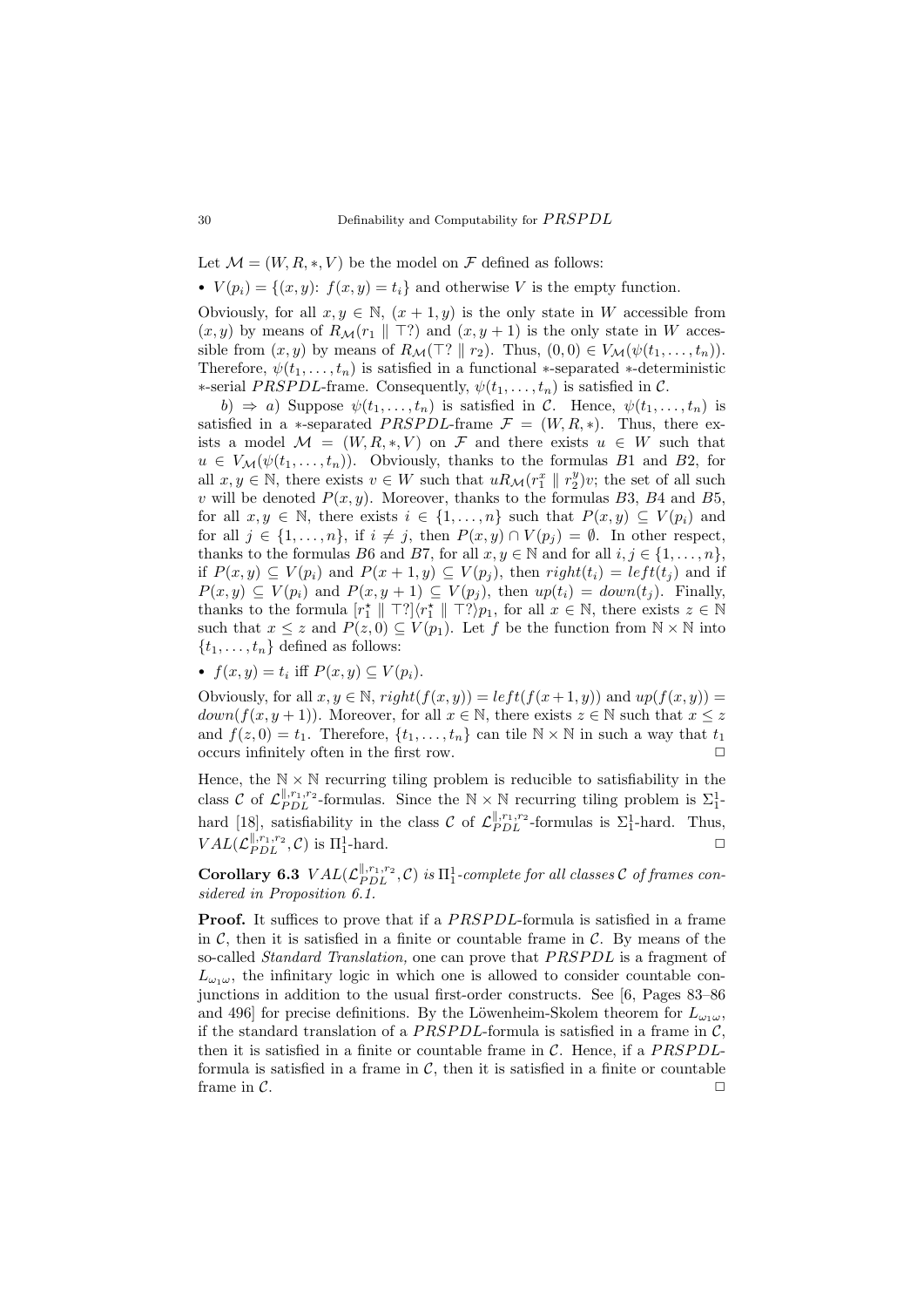# 7 Conclusion

We present our computability results in the following tables.

|                                                         | $\alpha * det, * ser$<br>$\mathcal{L}_{fun, *sep}$ | $\sigma * det$<br>$\mathcal{L}_{fun, *sep}$ | $\tau$ *ser<br>$\mathcal{L}_{fun, *sep}$ | $\sigma^*$ det, $*ser$<br>$\mathbf{v}_{*sep}$ |
|---------------------------------------------------------|----------------------------------------------------|---------------------------------------------|------------------------------------------|-----------------------------------------------|
| $\mathfrak{s}_1,\!s_2$<br>$\mathtt{\small \verb!-PDL!}$ |                                                    |                                             |                                          |                                               |
| $\mathcal{C}^{s_1,s_2}$                                 |                                                    |                                             |                                          |                                               |
| $, r_1, r_2$                                            |                                                    |                                             |                                          | $-c$                                          |

|                         | $_{fun, \ast sep}$ | $\scriptstyle{\textcolor{red}{\tau}\ast det}$<br>$\ast sep$ | $\tau * s$ er<br>$^{\prime }*sep$ | $\cup_{*sep}$               |
|-------------------------|--------------------|-------------------------------------------------------------|-----------------------------------|-----------------------------|
| $\overline{r}s_1,s_2$   |                    | EXPTIME-c                                                   |                                   | $EXYPTIME_C$                |
| $\mathcal{C}^{s_1,s_2}$ |                    | $PSPACE-c$                                                  |                                   | $\it{PSPACE}\text{-}\rm{c}$ |
| $, r_1, r_2$            | -C                 | $1\frac{1}{2} - C$                                          |                                   | $\pm$ -C                    |

Let  $C$  be one of the classes of frames considered in the above tables.

As a consequence of Corollary [6.3,](#page-14-0)  $VAL(\mathcal{L}_{PDL}^{\parallel,r_1,r_2}, \mathcal{C})$  is  $\Pi_1^1$ -complete. Neverthe ess, one may try to axiomatize  $VAL(\mathcal{L}_{PDL}^{\parallel,r_1,r_2}, \mathcal{C})$  by means of an infinitary derivation rule similar to the one used in [\[4\]](#page-16-4). The result stated in Proposition [4.8](#page-9-0) suggests that an unorthodox derivation rule similar to the one used in [\[3\]](#page-16-3) could be considered as well.

As for the set  $\mathcal{L}_{PDL}^{\parallel,s_1,s_2}$  of all recovering-free formulas, the decidability/undecidability status of  $VAL(\mathcal{L}_{PDL}^{\parallel,s_1,s_2}, \mathcal{C})$  is not known.

In other respect, seeing that in a frame  $\mathcal{F} = (W, R, *)$ , W is to be regarded as the set of all possible states in a computation process, it seems natural to consider the restriction C |wf of C to those frames  $\mathcal{F} = (W, R, *)$  in which the transitive closure of the binary relation  $\longrightarrow_{\mathcal{F}}$  defined as follows is well-founded:

•  $x \longrightarrow_{\mathcal{F}} y$  iff there exists  $z \in W$  such that either  $x \in y * z$ , or  $x \in z * y$ .

Remark that the transitive closures of the binary relations  $\longrightarrow_{\mathcal{F}_1}$ ,  $\longrightarrow_{\mathcal{F}_2}$  and  $\longrightarrow_{\mathcal{F}_3}$  associated to the frames  $\mathcal{F}_1$ ,  $\mathcal{F}_2$  and  $\mathcal{F}_3$  considered in Example [2.2](#page-3-0) are well-founded. The computability status of  $VAL(\mathcal{L}_{PDL}^{\parallel,r_1,r_2}, \mathcal{C} | \text{wf})$  is not known.

Finally, following the line of reasoning suggested in [\[12\]](#page-16-13), the accessibility relation associated to  $(\alpha \parallel \beta)$  can be defined as follows in the class of all ∗-deterministic frames:

• whenever x and y are related via  $R(\alpha)$  and x and z are related via  $R(\beta)$ , x and  $y * z$  are related via  $R(\alpha \parallel \beta)$ .

Seeing that this variant of  $PRSPDL$  is appealing in computer science, especially in system specification and program construction [\[13\]](#page-16-14), it seems natural to consider, with respect to it, the computability status of satisfiability in the class C of  $\mathcal{L}_{PDL}^{\parallel,r_1,r_2}$ -formulas. The equivalence, in the class of all ∗-separated frames, between  $(\alpha \parallel \beta)$  — when interpreted by Benevides *et al.* [\[5\]](#page-16-5) — and  $((r_1;\alpha) \parallel (r_2;\beta))$  — when interpreted by Frias [\[12\]](#page-16-13) and Frias et al. [\[13\]](#page-16-14) — suggests that satisfiability in the class  $\mathcal{C}$  of  $\mathcal{L}_{PDL}^{\parallel,r_1,r_2}$ -formulas is highly undecidable.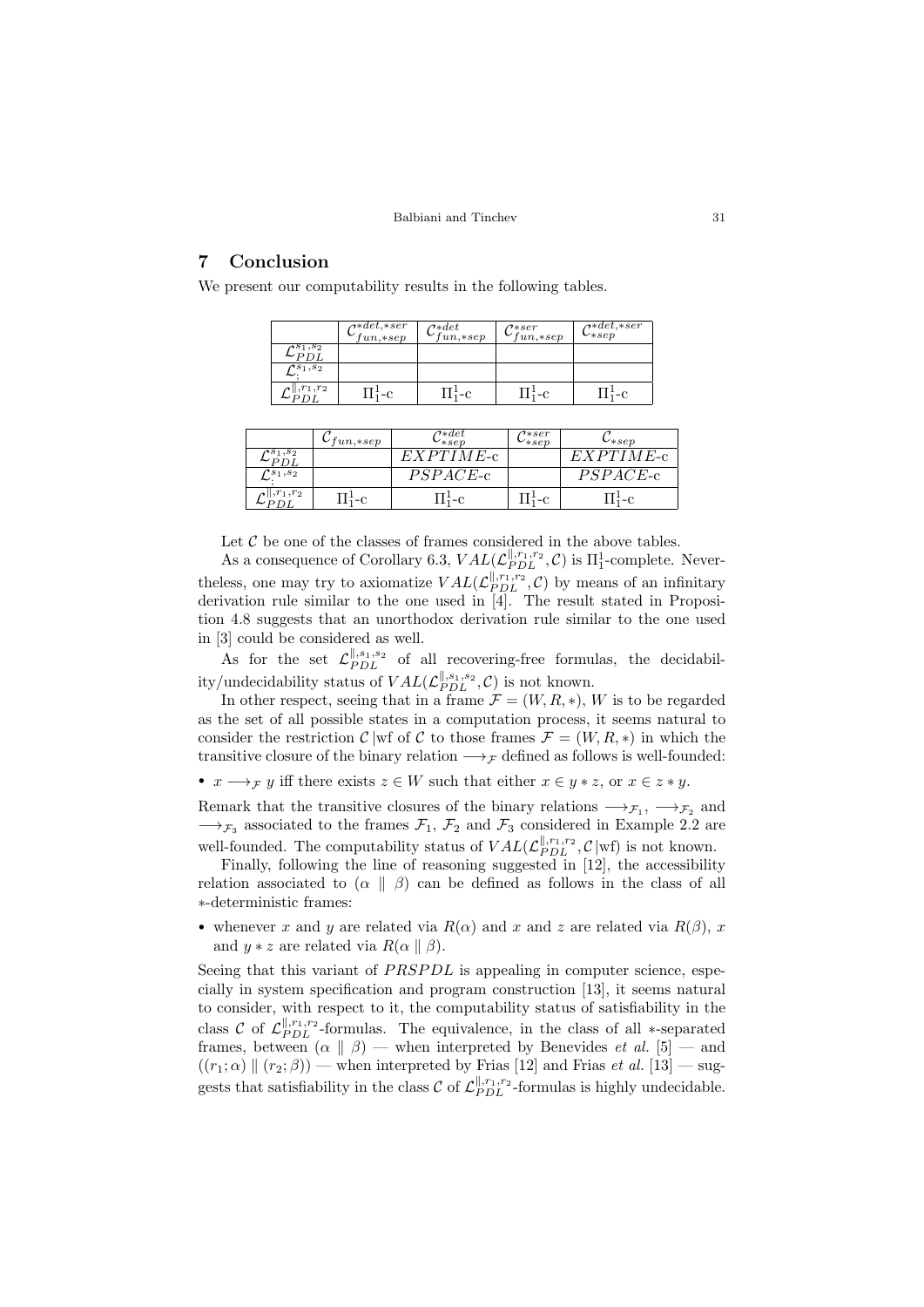# Acknowledgements

Special acknowledgement is heartly granted to Joseph Boudou who made several helpful comments for improving the correctness and the readability of this article. The work of Philippe Balbiani was partially supported by the "French National Research Agency" (contract ANR-11-BS02-011) and the "Bulgarian National Science Fund" (contract DID02/32/2009). The work of Tinko Tinchev was partially supported by the "Centre international de mathématiques et d'informatique" (contract ANR-11-LABX-0040-CIMI within the program ANR-11-IDEX-0002-02).

### References

- [1] Balbiani, P., Boudou, J.: Decidability of iteration-free *PDL* with parallel composition. Submitted for publication.
- [2] Balbiani, P., Boudou, J.: Iteration-free PDL with storing, recovering and parallel composition: a complete axiomatization. Submitted for publication.
- <span id="page-16-3"></span>[3] Balbiani, P., Vakarelov, D.: Iteration-free PDL with intersection: a complete axiomatization. Fundamenta Informaticæ45 (2001) 173–194.
- <span id="page-16-4"></span>[4] Balbiani, P., Vakarelov, D.: PDL with intersection of programs: a complete axiomatization. Journal of Applied Non-Classical Logics 13 (2003) 231–276.
- <span id="page-16-5"></span>[5] Benevides, M., de Freitas, R., Viana, P.: Propositional dynamic logic with storing, recovering and parallel composition. Electronic Notes in Theoretical Computer Science 269 (2011) 95–107.
- <span id="page-16-16"></span>[6] Blackburn, P., de Rijke, M., Venema, Y.: Modal Logic. Cambridge University Press (2001).
- <span id="page-16-10"></span>[7] Brotherston, J., Calcagno, C.: Classical BI: its semantics and proof theory. Logical Methods in Computer Science 6 (2010) 1–42.
- <span id="page-16-11"></span>[8] Courtault, J.-R., Galmiche, D.: A modal BI logic for dynamic resource properties. In Artemov, S., Nerode, A. (Editors): Logical Foundations of Computer Science. Springer (2013) 134–148.
- <span id="page-16-6"></span>Danecki, R.: Nondeterministic propositional dynamic logic with intersection is decidable. In Skowron, A. (Editor): Computation Theory. Springer (1985) 34–53.
- <span id="page-16-7"></span>[10] Fariñas del Cerro, L., Orłowska, E.:  $DAL - a logic$  for data analysis. Theoretical Computer Science 36 (1985) 251–264.
- <span id="page-16-0"></span>[11] Fisher, M., Ladner, R.: Propositional dynamic logic of regular programs. Journal of Computer and System Sciences 18 (1979) 194–211.
- <span id="page-16-13"></span>[12] Frias, M.: Fork Algebras in Algebra, Logic and Computer Science. World Scientific (2002).
- <span id="page-16-14"></span>[13] Frias, M., Veloso, P., Baum, G.: Fork algebras: past, present and future. Journal of Relational Methods in Computer Science 1 (2004) 181–216.
- <span id="page-16-12"></span>[14] Galmiche, D., Larchey-Wendling, D.: Expressivity properties of Boolean BI through relational models. In Arun-Kumar, S., Garg, N. (Editors): FSTTCS 2006: Foundations of Software Technology and Theoretical Computer Science. Springer (2006) 357–368.
- <span id="page-16-8"></span>[15] Gargov, G., Passy, S.: A note on Boolean modal logic. In Petkov, P. (Editor): Mathematical Logic. Plenum Press (1990) 299–309.
- <span id="page-16-1"></span>[16] Goldblatt, R.: Logics of Time and Computation. Center for the Study of Language and Information (1987).
- <span id="page-16-9"></span>[17] Göller, S., Lohrey, M., Lutz, C.: PDL with intersection and converse: satisfiability and infinite-state model checking. The Journal of Symbolic Logic 74 (2009) 279–314.
- <span id="page-16-15"></span>[18] Harel, D.: Recurring dominoes: making the highly undecidable highly understandable. Annals of Discrete Mathematics 24 (1985) 51–72.
- <span id="page-16-2"></span>[19] Harel, D., Kozen, D., Tiuryn, J.: Dynamic Logic. MIT Press (2000).